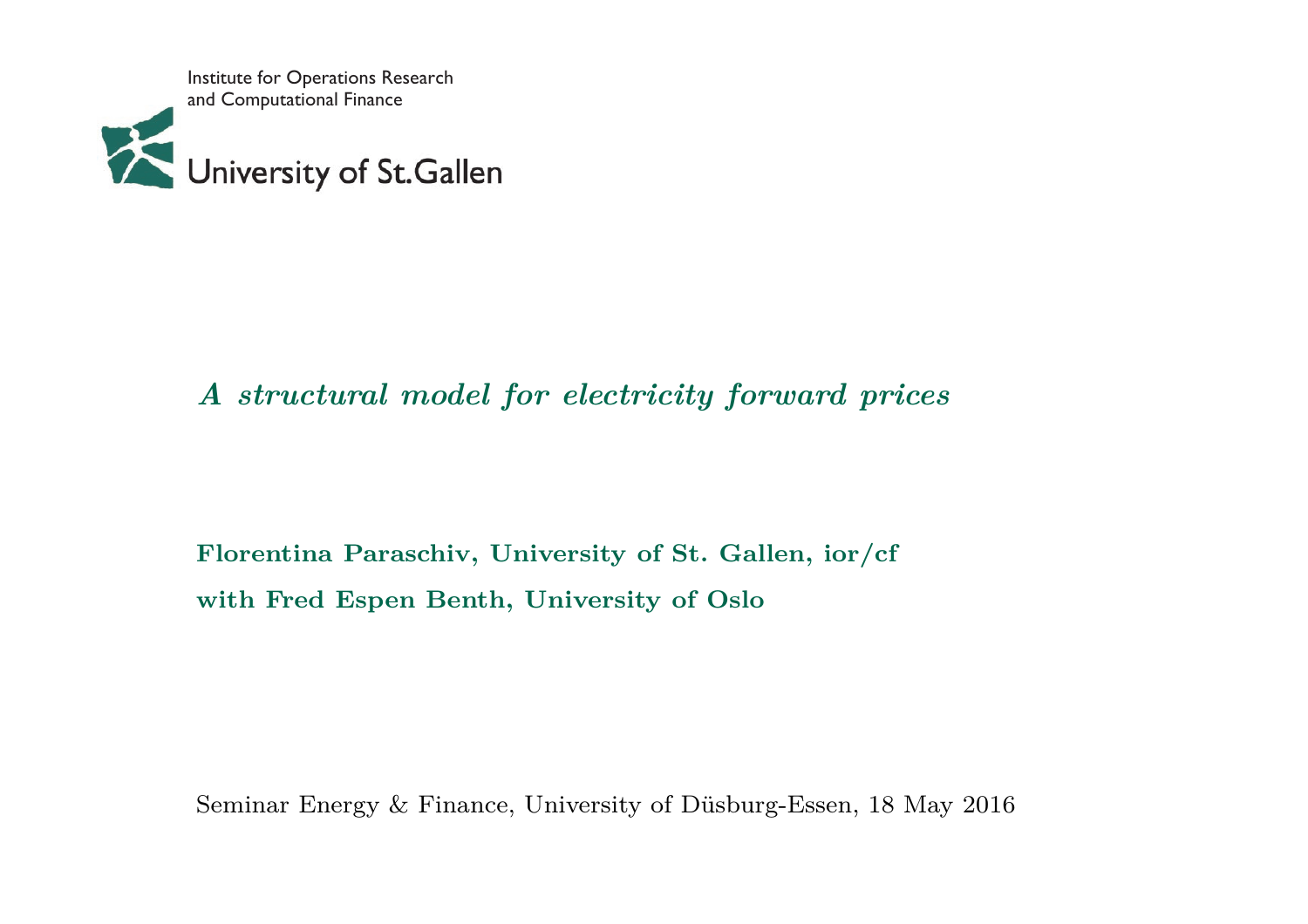# **Outlook**

- • Structural models for forward electricity prices are highly relevant: major structural changes in the market due to the infeed from renewable energy
- • Renewable energies infeed reflected in the market expectation – **impact on futures (forward) prices?**

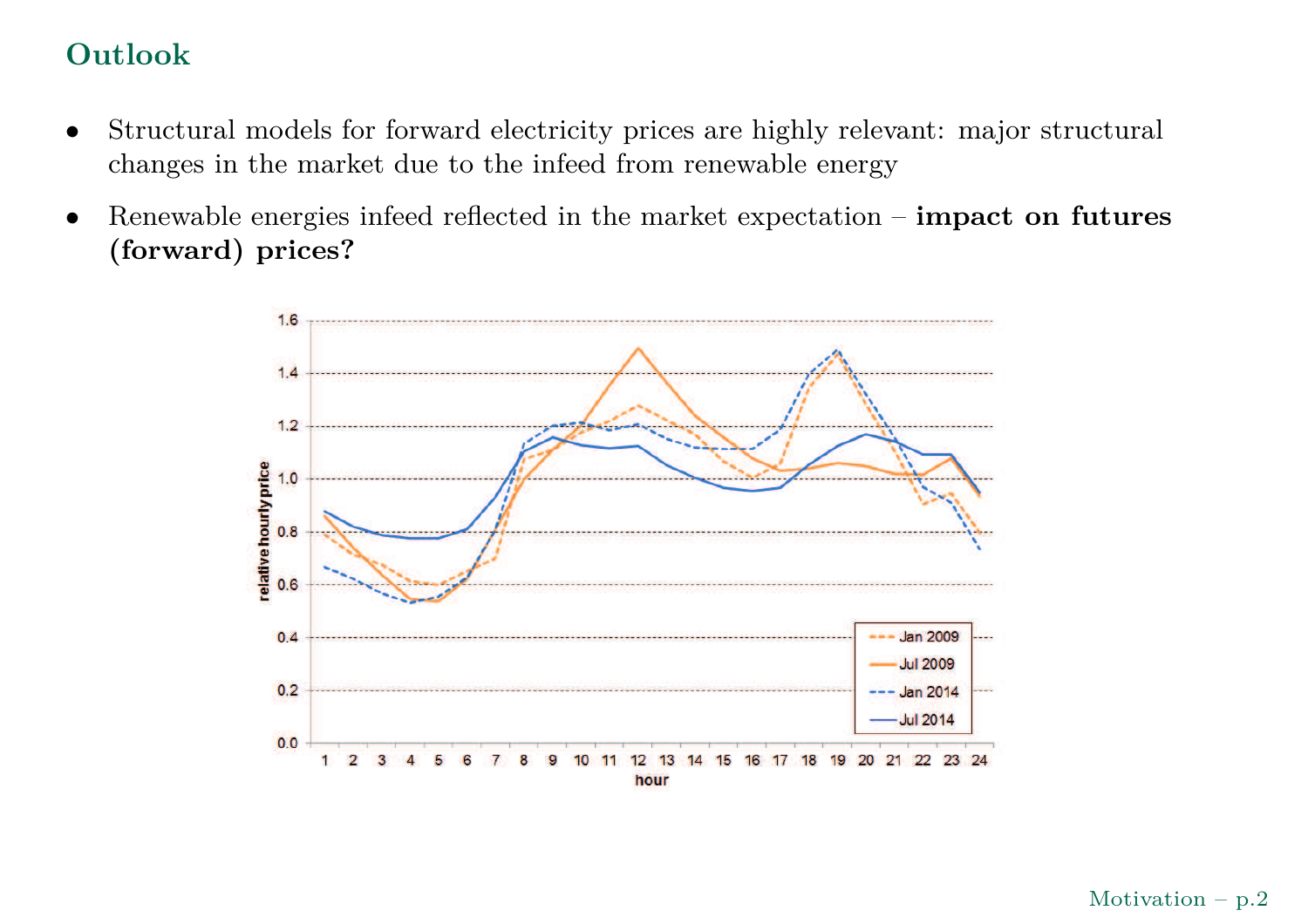# **Literature review**

- • Models for forward prices in commodity/energy:
	- Specify one model for the spot price and from this derive for forwards: *Lucia andSchwartz (2002)*; *Cartea and Figueroa (2005)*; *Benth, Kallsen, andMayer-Brandis (2007)*;
	- – Heath-Jarrow-Morton approac<sup>h</sup> – price forward prices directly, by multifactor models: *Roncoroni, Guiotto (2000)*; *Benth and Koekebakker (2008)*; *Kiesel,Schindlmayr, and Boerger (2009)*;
- $\bullet$  Critical view of *Koekebakker and Ollmar (2005)*, *Frestad (2008)*
	- – Few common factors cannot explain the substantial amount of variation inforward prices
	- Non-Gaussian noise
- • Random-field models for forward prices:
	- –*Roncoroni, Guiotto (2000)*;
	- –*Andresen, Koekebakker, and Westgaard (2010)*;
- • Derivation of seasonality shapes and price forward curves for electricity:
	- *Fleten and Lemming (2003)*;
	- *Bloechlinger (2008).*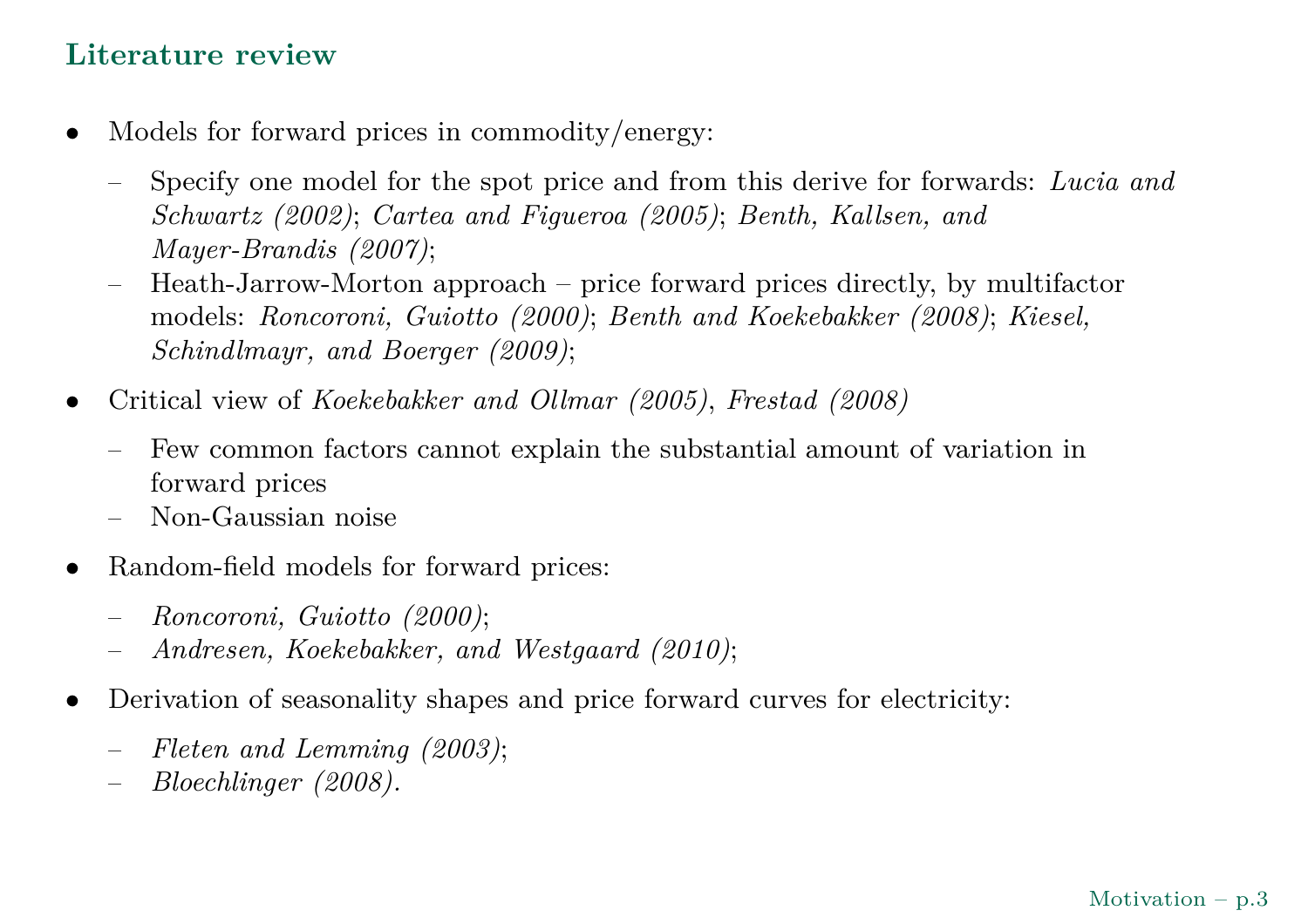## **Questions to be answered**

- •We will refer to <sup>a</sup> pane<sup>l</sup> of daily price forward curves derived over time
- • We deseasonalize and aim at <sup>a</sup> structural model for the stochastic component of PFCs
	- – Examine and model the dynamics of risk premia, the distribution of noise (non-Gaussian, stochastic volatility), spatial correlations
	- – The analysis is spatio-temporal: cross-section analysis with respect to the time dimention and the maturity "space"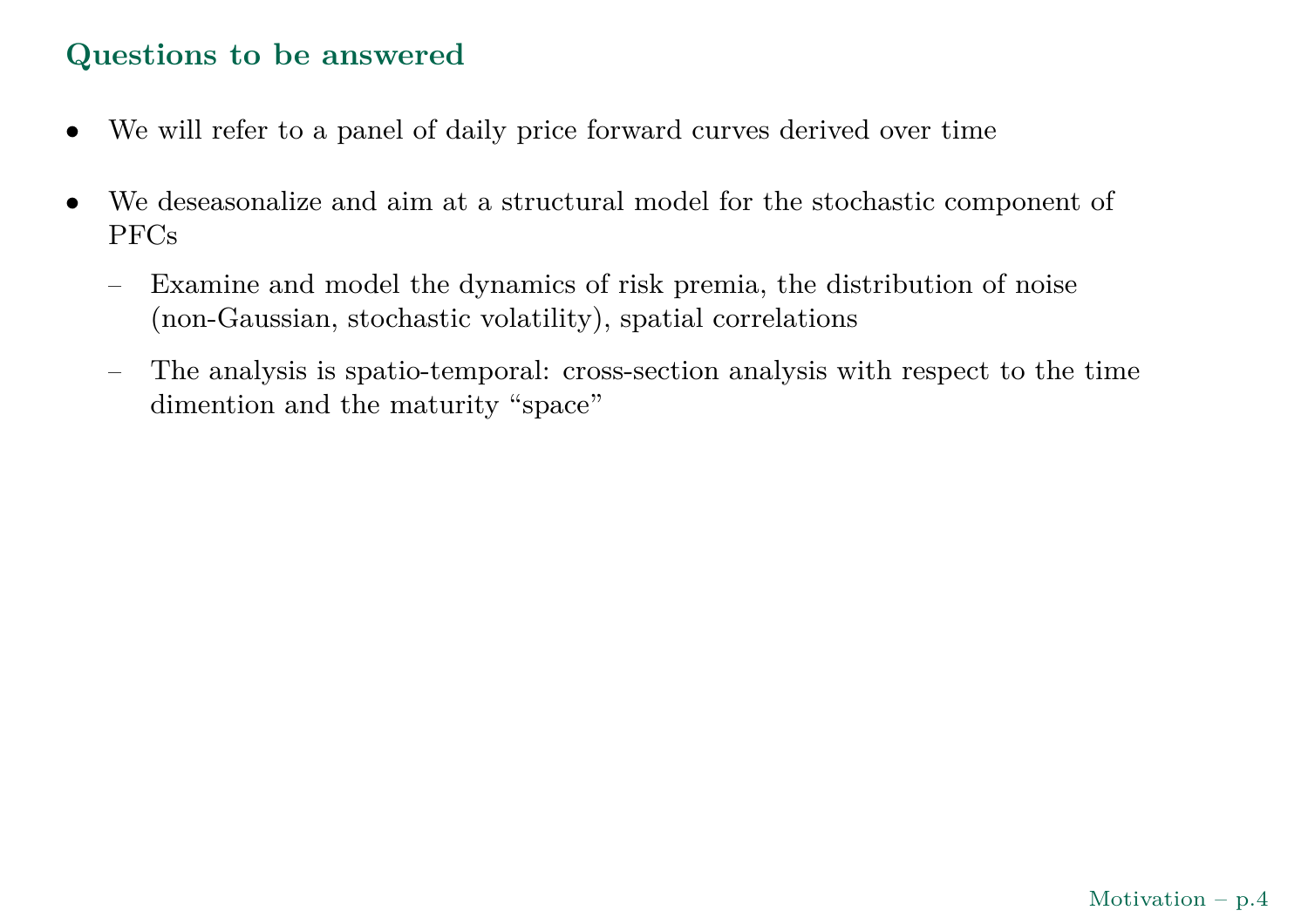## **Problem statement**

- • Previous models model forward prices evolving over time (time-series) along the **time at maturity <sup>T</sup>**: *Andresen, Koekebakker, and Westgaard (2010)*
- $\bullet$ ■ Let  $F_t(T)$  denote the forward price at time  $t \ge 0$  for delivery of a commodity at time  $T \geq t$
- •Random field in *<sup>t</sup>*:

$$
t \mapsto F_t(T), \qquad t \ge 0 \tag{1}
$$

•Random field in both *<sup>t</sup>* and *<sup>T</sup>*:

$$
(t,T) \mapsto F_t(T), \qquad t \ge 0, \qquad t \le T \tag{2}
$$

• $\bullet$  Get rid of the second condition: Musiela parametrization  $x = T - t$ ,  $x ≥ 0$ .

$$
F_t(t+x) = F_t(T), \qquad t \ge 0 \tag{3}
$$

 $\bullet$ • Let  $G_t(x)$  be the forward price for a contract with time to maturity  $x \ge 0$ . Note that:

$$
G_t(x) = F_t(t+x)
$$
\n<sup>(4)</sup>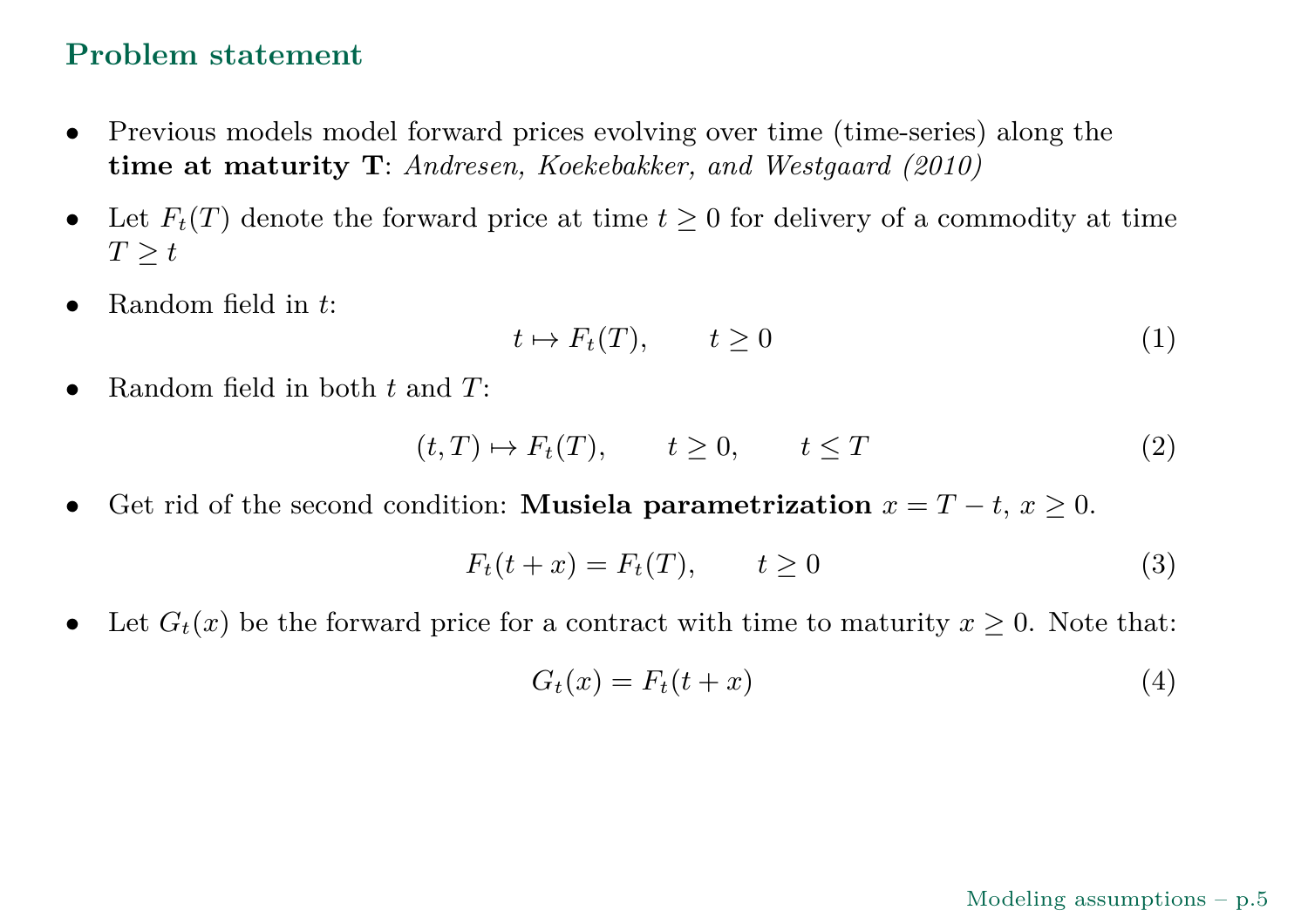# **Graphical interpretation**

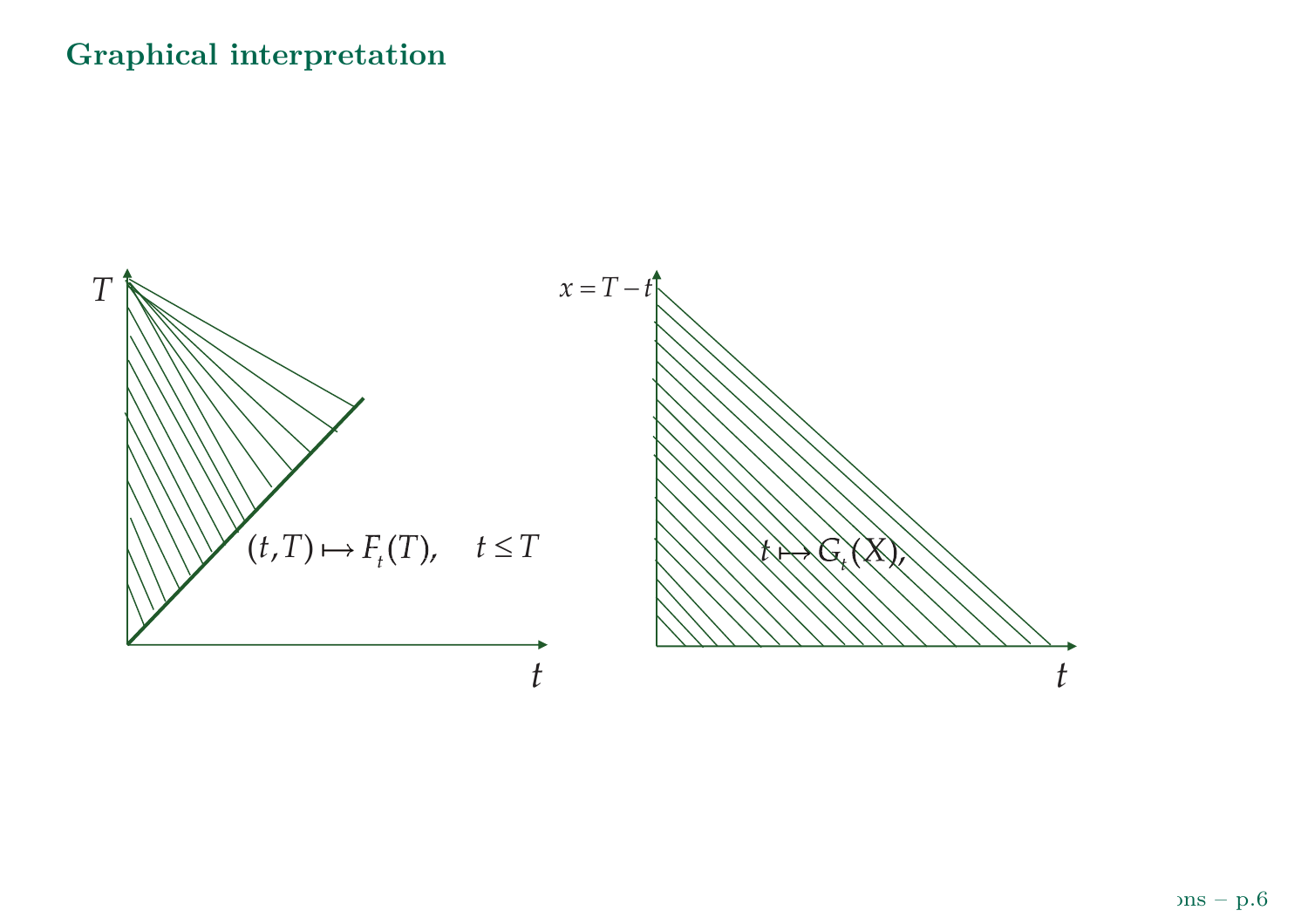# **Influence of the "time to maturity"**

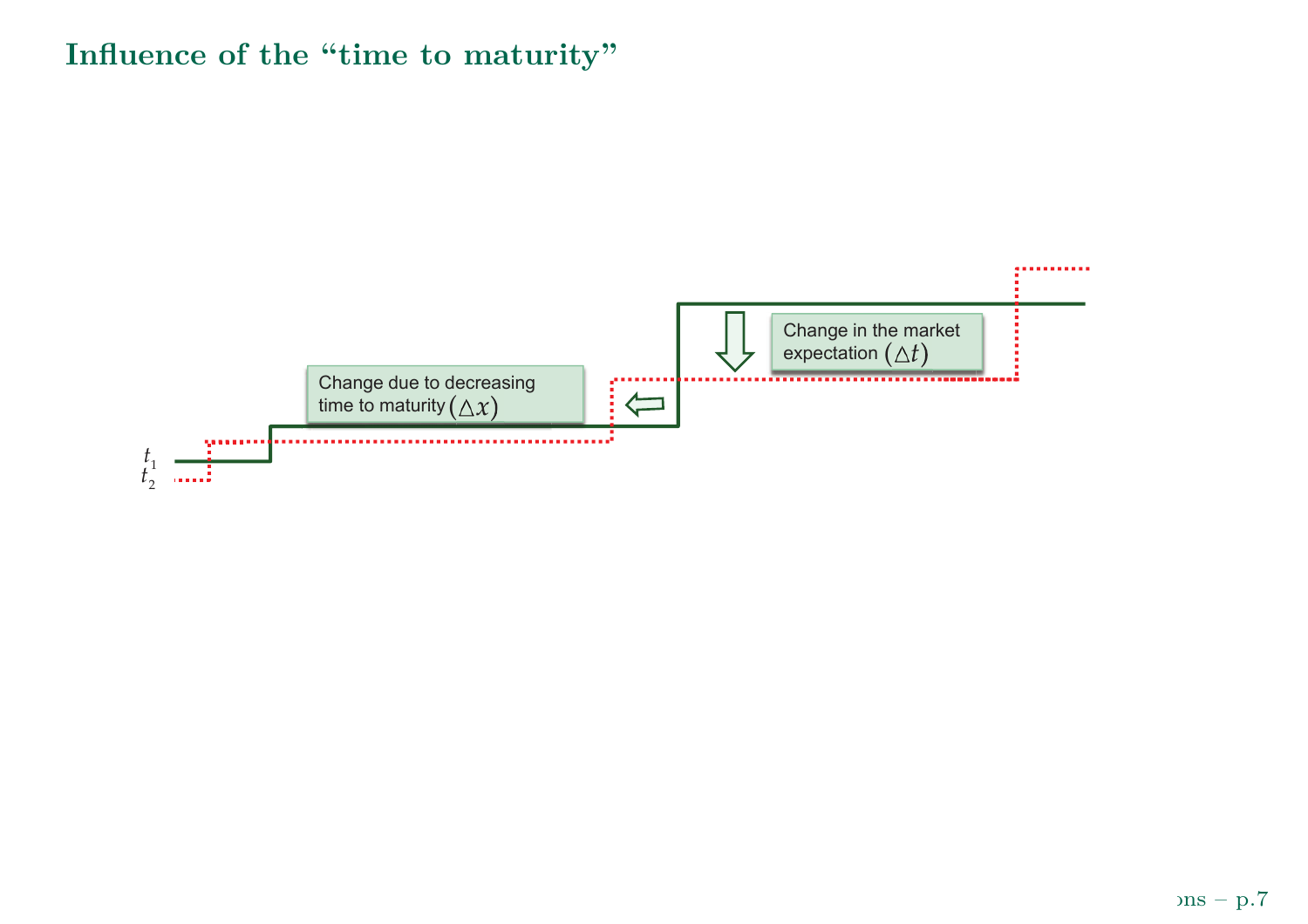## **Model formulation: Heath-Jarrow-Morton (HJM)**

•The stochastic process  $t \mapsto G_t(x)$ ,  $t \geq 0$  is the solution to:

$$
dG_t(x) = (\partial_x G_t(x) + \beta(t, x)) dt + dW_t(x)
$$
\n(5)

- Space of curves are endowed with a Hilbert space structure  $\mathcal H$
- *∂x* $\mathbf{d}_x$  differential operator with respect to time to maturity
- $\beta$  spatio-temporal random field describing the market price of risk
- –*W* Spatio-temporal random field describing the randomly evolving residuals
- •Discrete structure:

$$
G_t(x) = f_t(x) + s_t(x), \qquad (6)
$$

<span id="page-7-0"></span> $s_t(x)$  deterministic seasonality function  $\mathbb{R}^2_+$ – $x_+^2 \ni (t,x) \mapsto s_t(x) \in \mathbb{R}$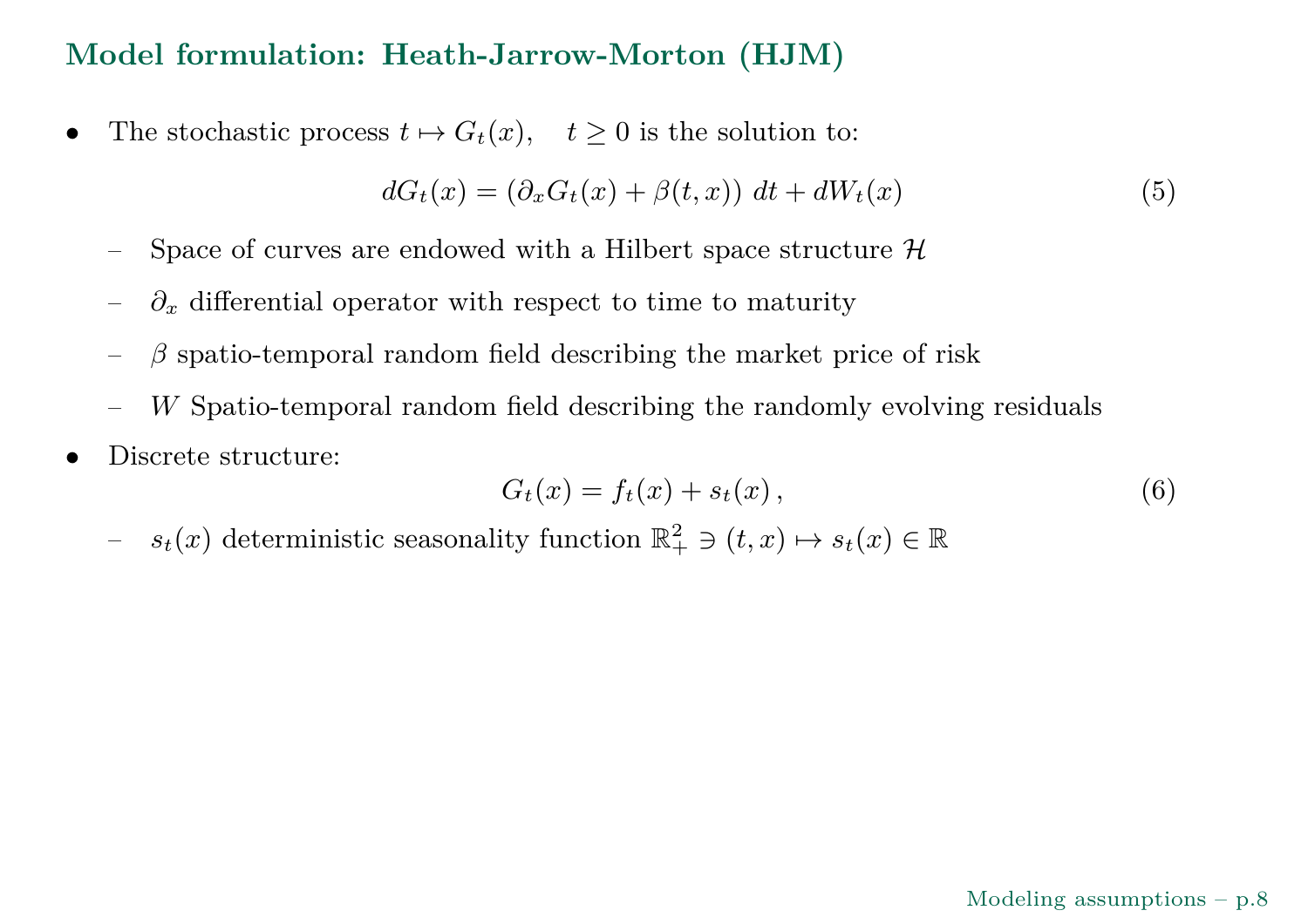#### **Model formulation (cont)**

We furthermore assume that the deasonalized forward price curve, denoted by  $f_t(x)$ , has the dynamics:

$$
df_t(x) = (\partial_x f_t(x) + \theta(x)f_t(x)) dt + dW_t(x), \qquad (7)
$$

<span id="page-8-0"></span>with  $\theta \in \mathbb{R}$  being a constant. With this definition, we note that

$$
dF_t(x) = df_t(x) + ds_t(x)
$$
  
=  $(\partial_x f_t(x) + \theta(x)f_t(x)) dt + \partial_t s_t(x) dt + dW_t(x)$   
=  $(\partial_x F_t(x) + (\partial_t s_t(x) - \partial_x s_t(x)) + \theta(x)(F_t(x) - s_t(x))) dt + dW_t(x).$ 

In the natural case,  $\partial_t s_t(x) = \partial_x s_t(x)$ , and therefore we see that  $F_t(x)$  satisfy [\(5\)](#page-7-0) with  $\partial_t f(x) = \partial_x s_t(x)$ .  $\beta(t,x) := \theta(x) f_t(x).$ 

The market price of risk is proportional to the deseasonalized forward prices.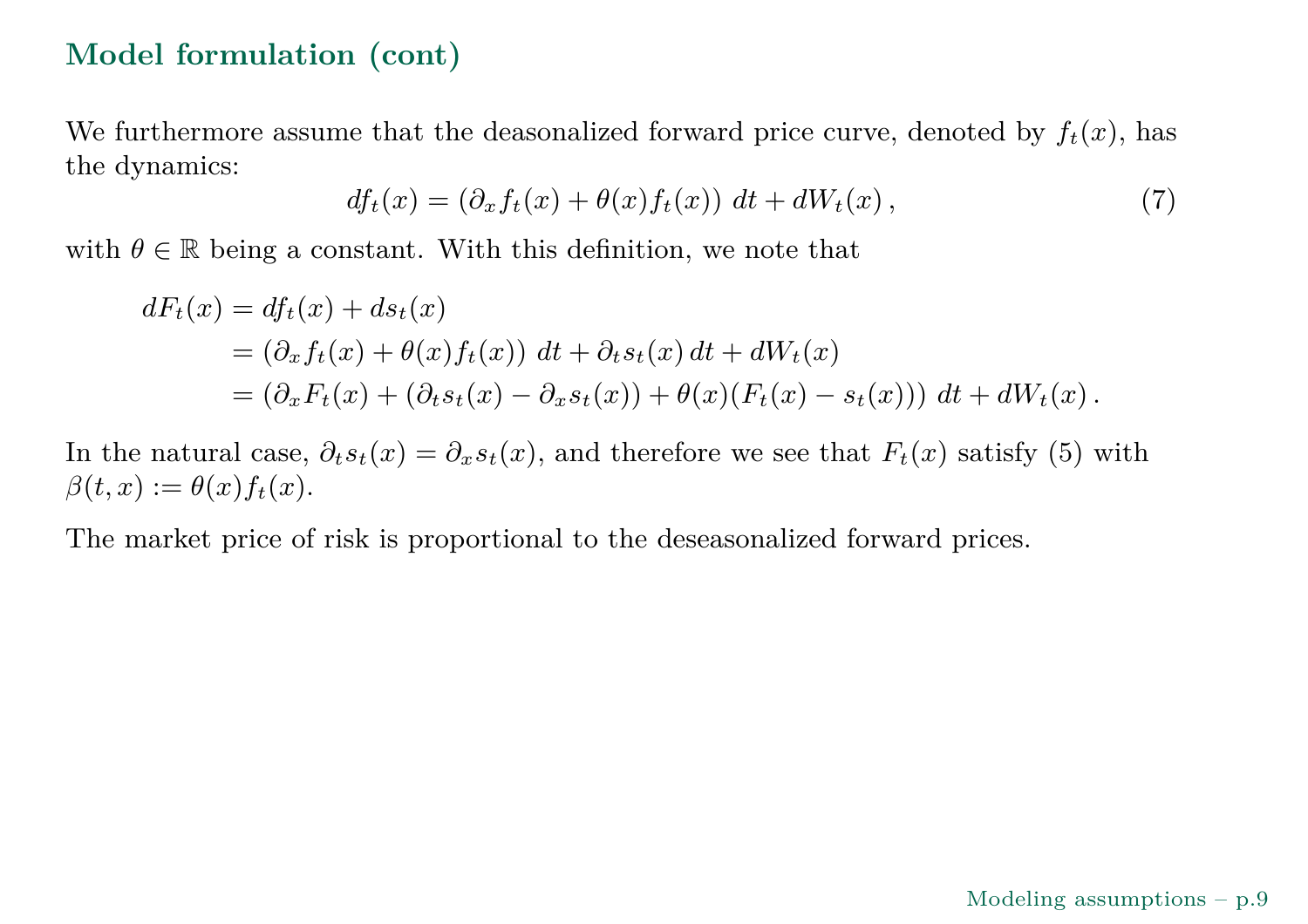## **Model formulation (cont)**

We discretize the dynamics in Eq. [\(7\)](#page-8-0) by an Euler discretization

$$
df_t(x) = (\partial_x f_t(x) + \theta(x) f_t(x)) dt + dW_t(x)
$$

$$
\partial_x f_t(x) \approx \frac{f_t(x + \Delta x) - f_t(x)}{\Delta x}
$$

$$
f_{t+\Delta t}(x) = (f_t(x) + \frac{\Delta t}{\Delta x}(f_t(x + \Delta x) - f_t(x)) + \theta(x)f_t(x)\Delta t + \epsilon_t(x)
$$
(8)

with  $x \in \{x_1, \ldots, x_N\}$  and  $t = \Delta t, \ldots, (M-1)\Delta t$ , where  $\epsilon_t(x) := W_{t+\Delta t}(x) - W_t(x)$ .

$$
Z_t(x) := f_{t + \Delta t}(x) - f_t(x) - \frac{\Delta t}{\Delta x}(f_t(x + \Delta x) - f_t(x))
$$
\n(9)

which implies

$$
Z_t(x) = \theta(x) f_t(x) \Delta t + \epsilon_t(x) , \qquad (10)
$$

$$
\epsilon_t(x) = \sigma(x)\tilde{\epsilon}_t(x) \tag{11}
$$

#### Modeling assumptions – p.10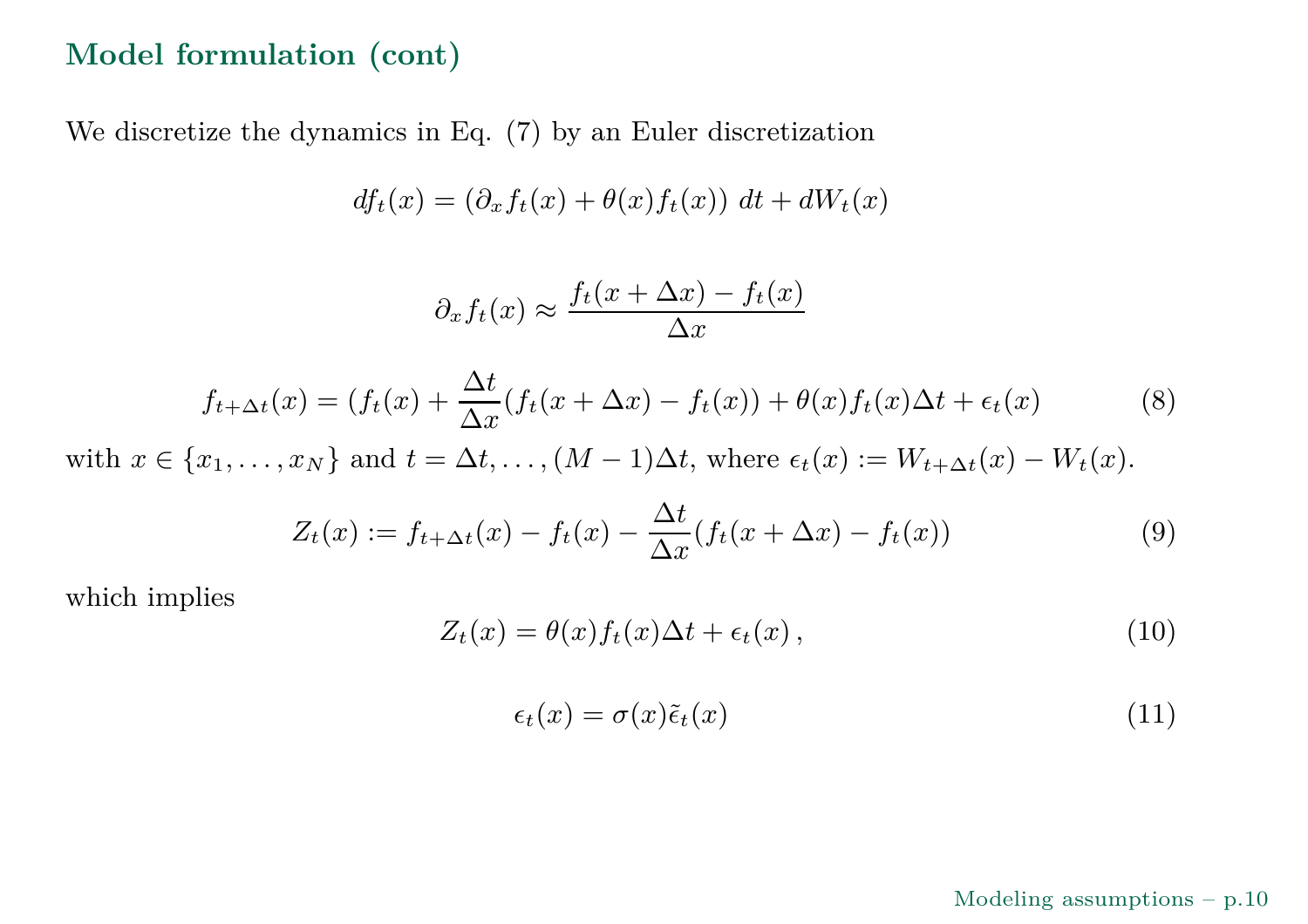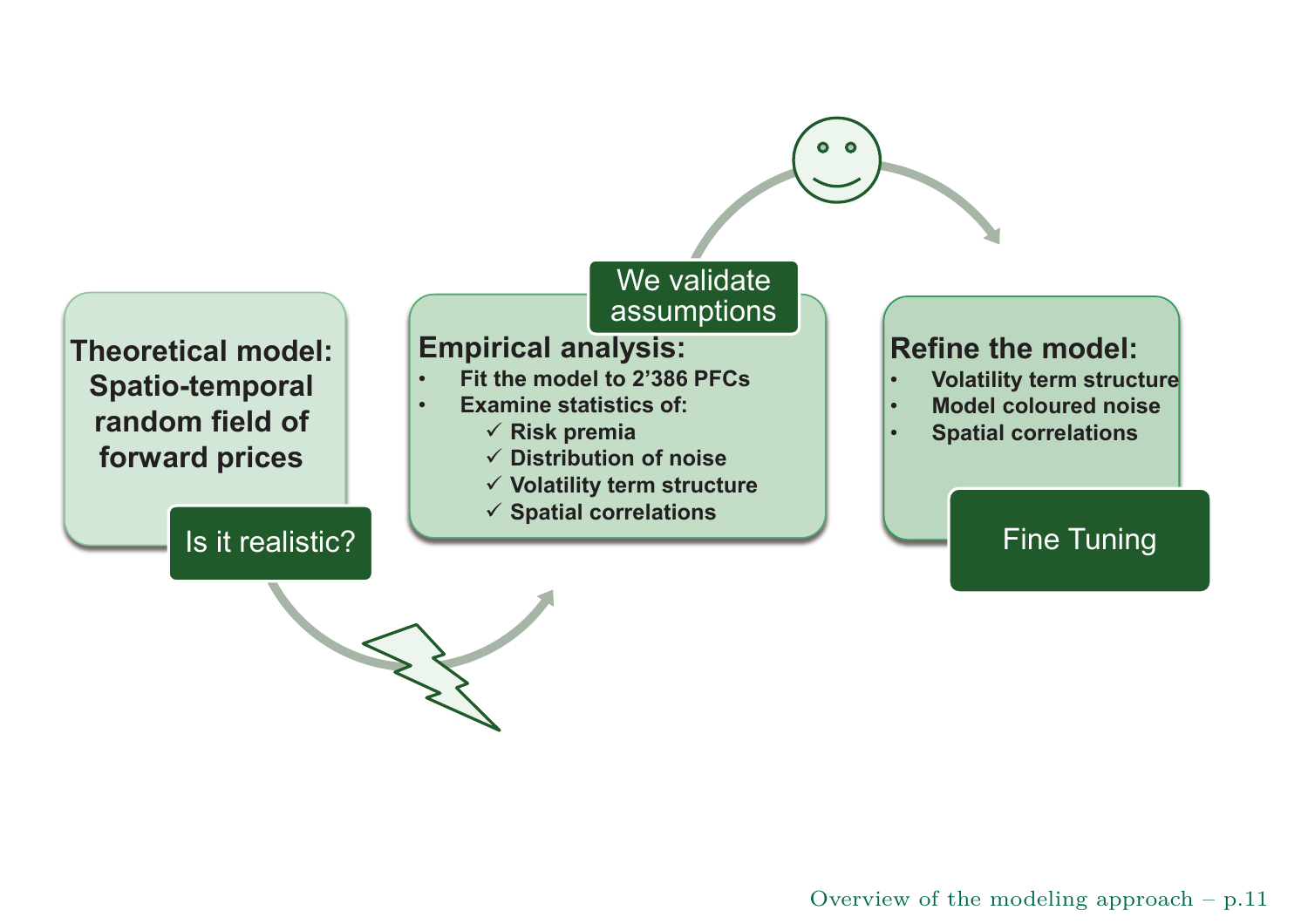# **Derivation of price forward curves: seasonality curves**

- •We firstly **remove the long-term trend** from the hourly electricity prices
- •• Follow *Blöchlinger* (2008) for the derivation of the seasonality shape for EPEX power prices: very "data specific"; **removes seasonal effects and autocorrelation!**
- • In <sup>a</sup> first step, we identify **the seasonal structure during <sup>a</sup> year with dailyprices**: factor-to-year (*f*2*y*)
- • In the second step, **the patterns during <sup>a</sup> day are analyzed using hourlyprices**: factor-to-day (*f*2*d*)
- • Forecasting models for the factors are derived, such that the resulting shape can be predicted
- •The shape is aligned to the level of futures prices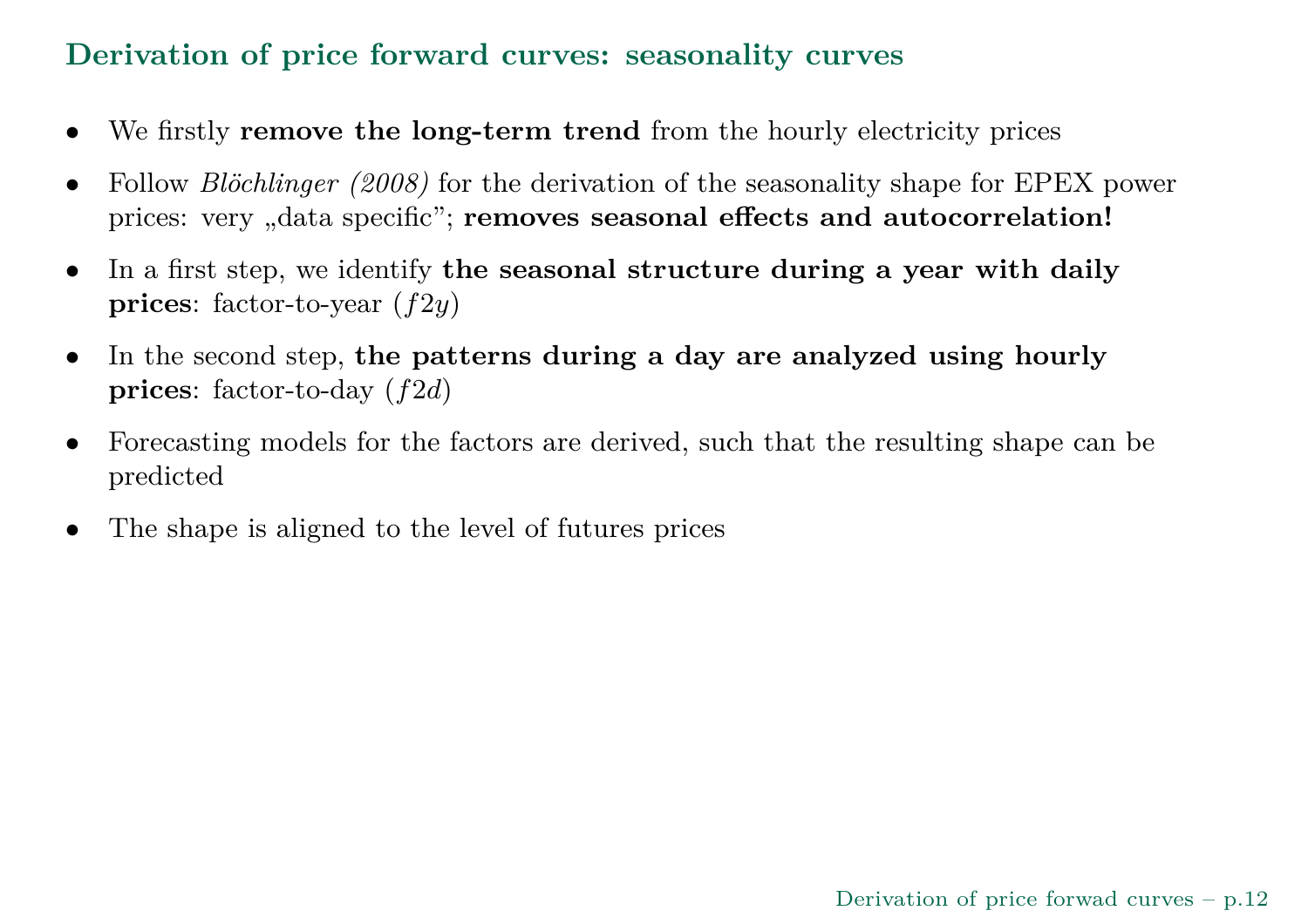#### **Factor to year**

$$
f2y_d = \frac{S^{day}(d)}{\sum_{k \in \text{year}(d)} S^{day}(k) \frac{1}{K(d)}}\tag{12}
$$

To explain the *f*2*y*, we use <sup>a</sup> multiple regression model:

$$
f2y_d = \alpha_0 + \sum_{i=1}^{6} b_i D_{di} + \sum_{i=1}^{12} c_i M_{di} + \sum_{i=1}^{3} d_i CDD_{di} + \sum_{i=1}^{3} e_i HDD_{di} + \varepsilon \qquad (13)
$$

- *f*2*yd*: Factor to year, daily-base-price/yearly-base-price
- *<sup>D</sup>di*: <sup>6</sup> daily dummy variables (for Mo-Sat)
- *M*<sub>di</sub>: 12 monthly dummy variables (for Feb-Dec); August will be subdivided in two parts, due to summer vacation
- *CDDdi*: Cooling degree days for <sup>3</sup> different German cities **max(***<sup>T</sup>* <sup>−</sup> <sup>18</sup>*.*3◦*C,* <sup>0</sup>**)**
- *HDDdi*: Heating degree days for <sup>3</sup> different German cities **max(**<sup>18</sup>*.*3◦*<sup>C</sup>* <sup>−</sup> *T,* <sup>0</sup>**)**

where *CDDi/HDD<sup>i</sup>* are estimated based on the temperature in Berlin, Hannover andMunich.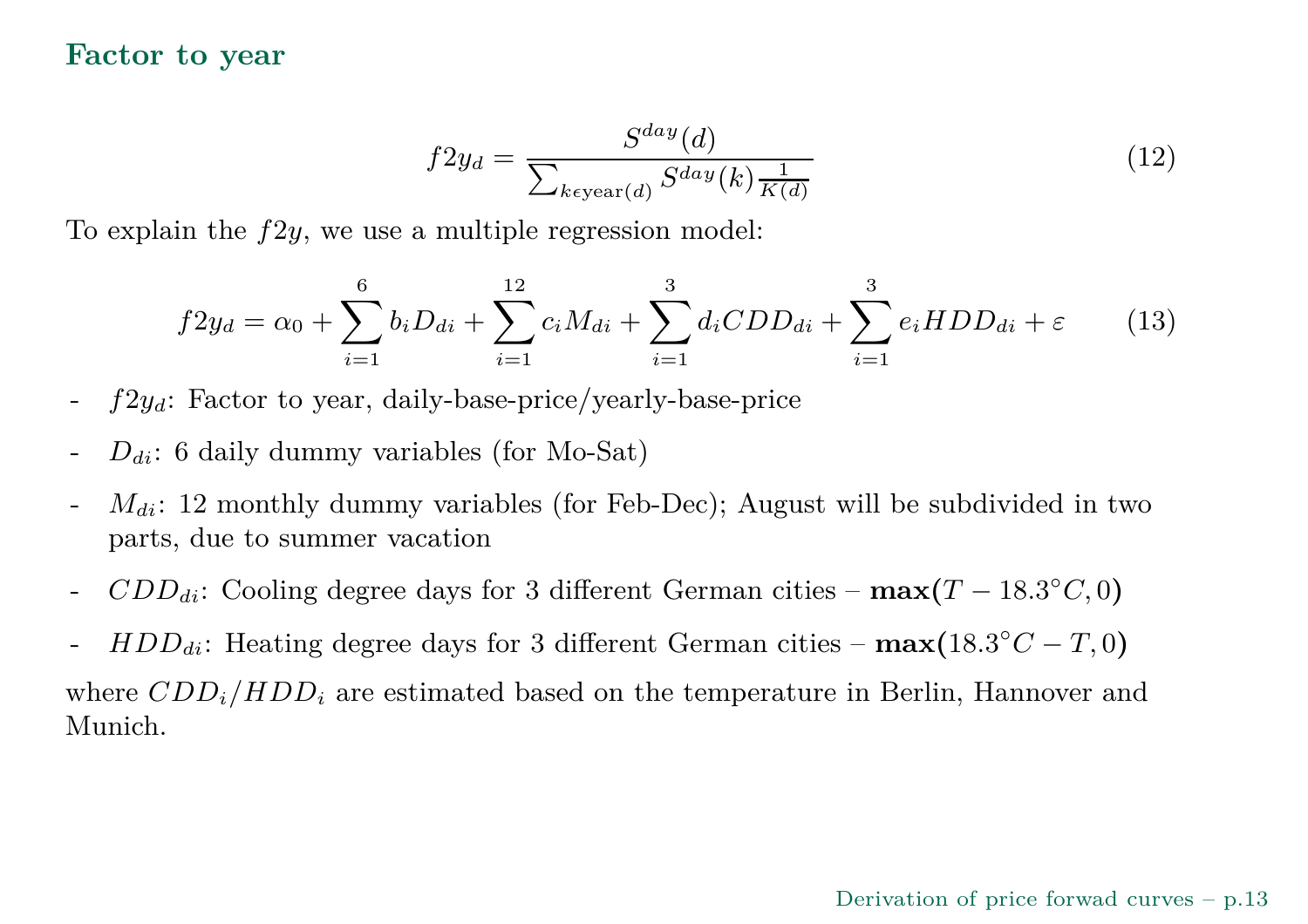#### **Regression model for the temperature**

•For temperature, we propose <sup>a</sup> forecasting model based on fourier series:

$$
T_t = a_0 + \sum_{i=1}^3 b_{1,i} \cos(i\frac{2\pi}{365}YT_t) + \sum_{i=1}^3 b_{2,i} \sin(i\frac{2\pi}{365}YT_t) + \varepsilon_t
$$
 (14)

where  $T_p$  is the average daily temperature and YT the observation time within one year

- • Once the coefficients in the above model are estimated, the temperature can be easily predicted since the only exogenous factor YT is deterministic!
- $\bullet$ Forecasts for CDD and HDD are also straightforward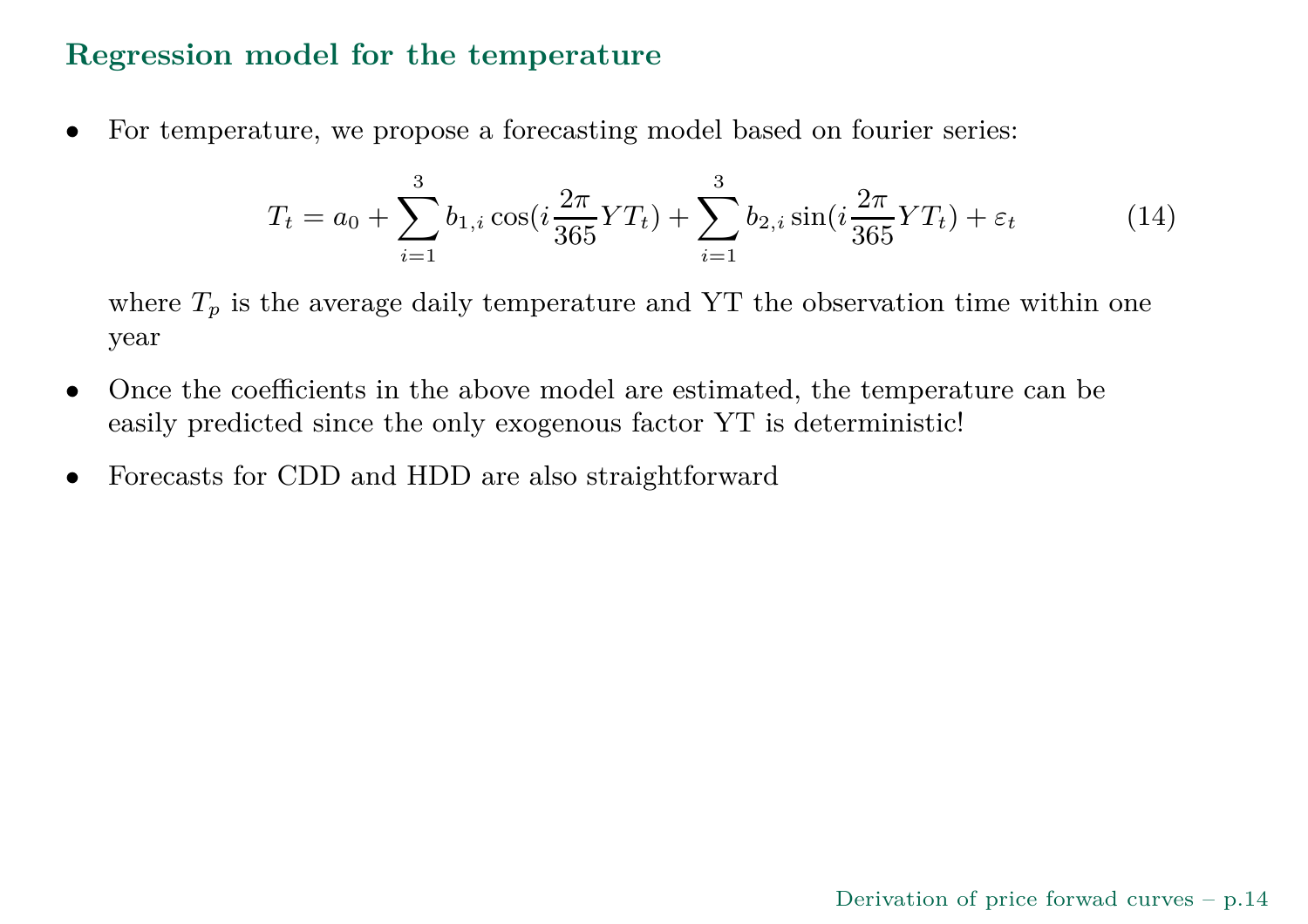#### **Factor to day**

 $\bullet$  The *f*2*d*, in contrast, indicates the weight of the price of <sup>a</sup> particular hour comparedto the daily base price.

$$
f2d_t = \frac{S^{hour}(t)}{\sum_{k \in \text{day}(t)} S^{hour}(k) \frac{1}{24}}
$$
(15)

- •• with  $S^{hour}(t)$  being the hourly spot price at the hour *t*.
- $\bullet$  We know that there are considerable differences both in the daily profiles of workdays, Saturdays and Sundays, but also between daily profiles during winter andsummer season
- • We classify the days by weekdays and seasons and choose the classification scheme presented in Table [1](#page-15-0)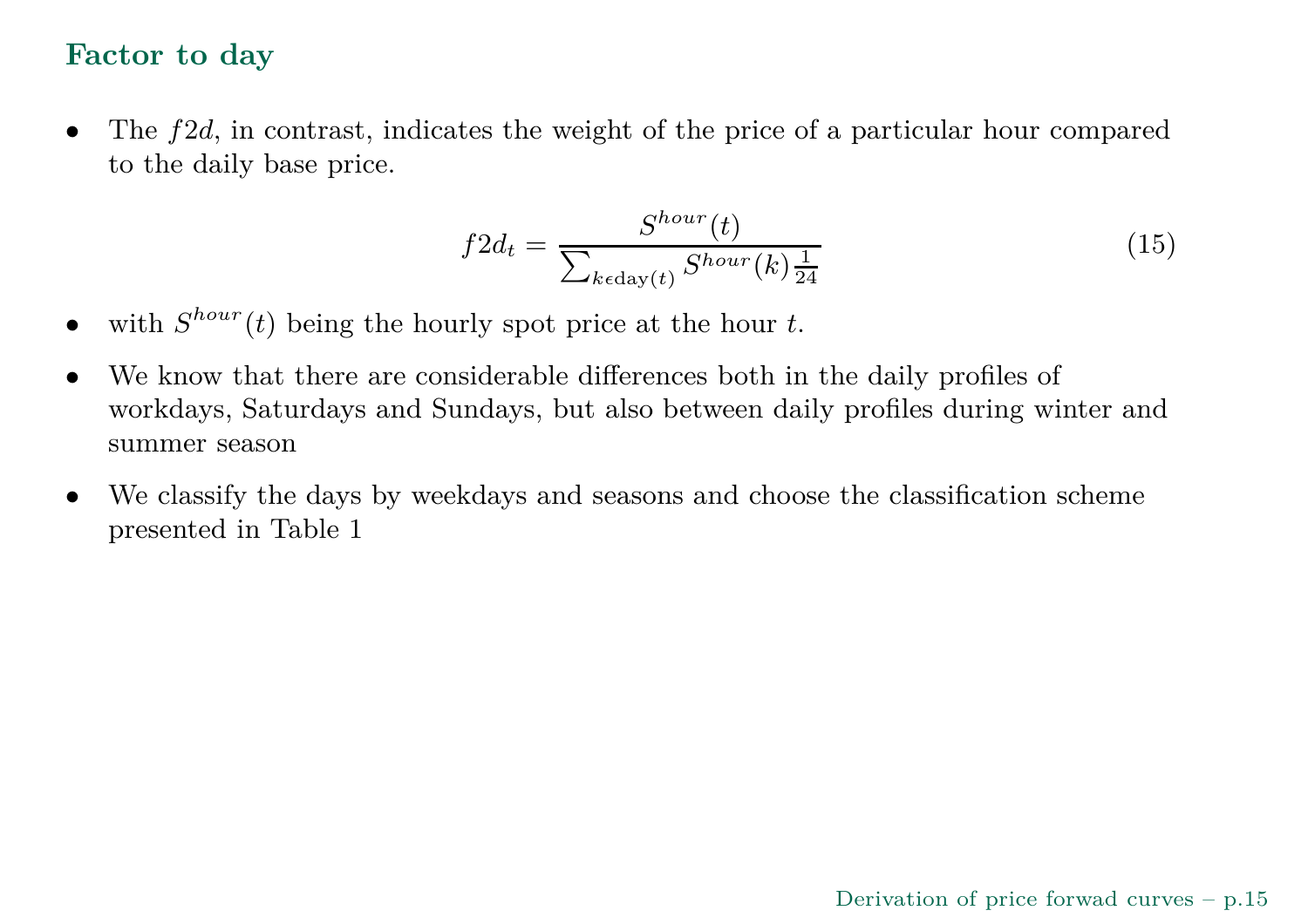#### <span id="page-15-0"></span>**Profile classes for each day**

 $Table~1:$  The table indicates the assignment of each day to one out of the twenty profile classes.  $The\,\,daily\,\,pattern\,\,is\,\,held\,\,constant\,\,for\,\,the\,\,workdays\,\,Monday\,\,to\,\,Friday\,\,within\,\,a\,\,month,\,\,and\,\,for$ *Saturday and Sunday, respectively, within three months.*

|                                                                                    | $\mathbf{F}$ | M  | A M J J A S O |       |  |             | N D |
|------------------------------------------------------------------------------------|--------------|----|---------------|-------|--|-------------|-----|
|                                                                                    |              |    |               |       |  |             |     |
| Week day   1 2 3 4 5 6 7 8 9 10 11 12<br>Sat   13 13 14 14 14 15 15 15 16 16 16 13 |              |    |               |       |  |             |     |
| Sun                                                                                |              | 18 | 18 18 19      | 19 19 |  | 20 20 20 17 |     |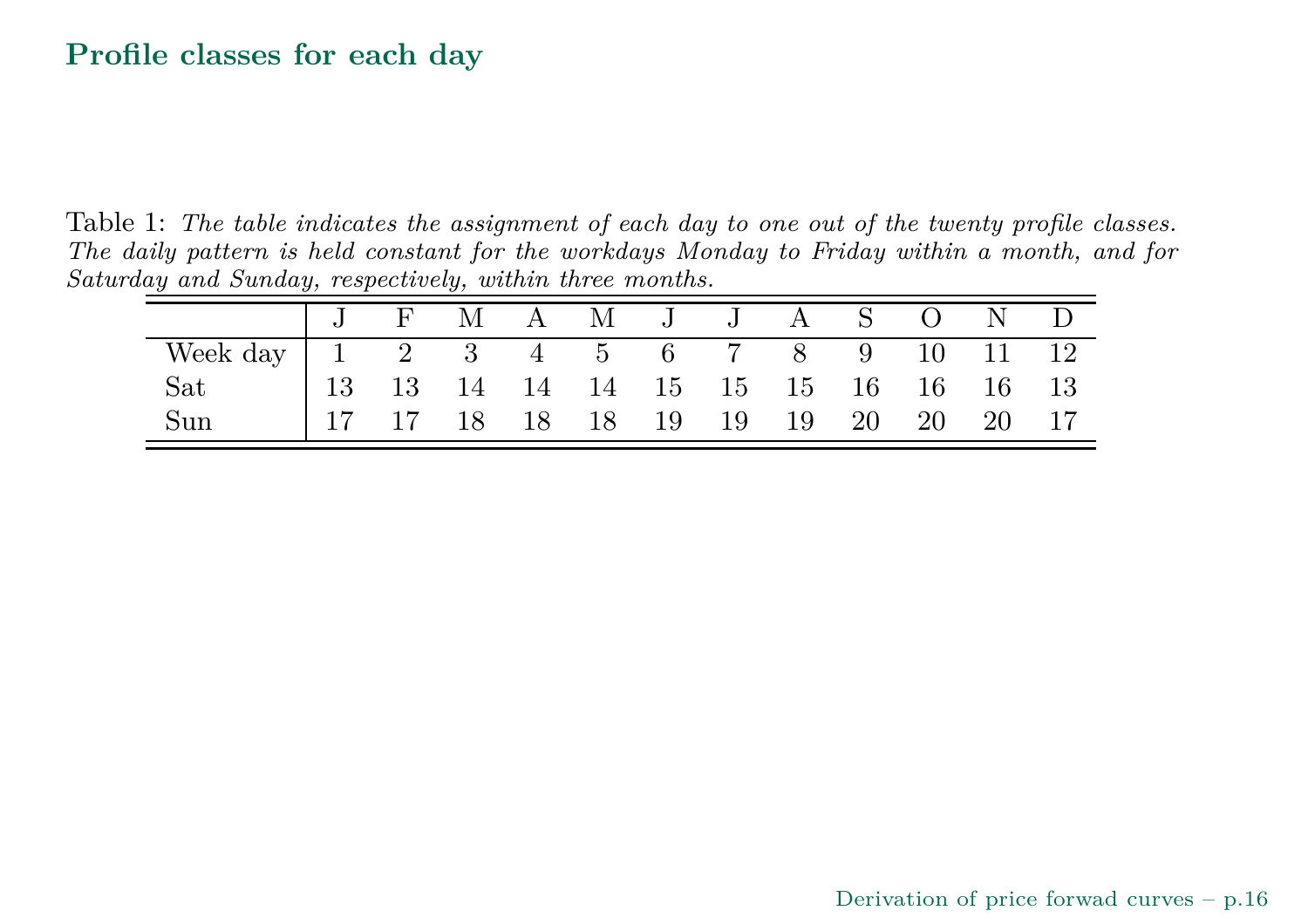#### **Profile classes for each day**

• The regression model for each class is built quite similarly to the one for the yearlyseasonality. For each profile class  $c = \{1, \ldots, 20\}$  $c = \{1, \ldots, 20\}$  $c = \{1, \ldots, 20\}$  defined in table 1, a model of the following type is formulated:

$$
f2d_t = a_o^c + \sum_{i=1}^{23} b_i^c H_{t,i} + \varepsilon_t \quad \text{for all } t \in \mathcal{C}.
$$
 (16)

where  $H_i = \{0, \ldots, 23\}$  represents dummy variables for the hours of one day

- $\bullet$ • The seasonality shape  $s_t$  can be calculated by  $s_t = f2y_t \cdot f2d_t$ .
- $\bullet$  $s_t$  is the forecast of the relative hourly weights and it is additionally multiplied by the yearly average prices, in order to align the shape at the **prices level**
- •• This yields the seasonality shape  $s_t$  which is finally used to deseasonalize **the electricity prices**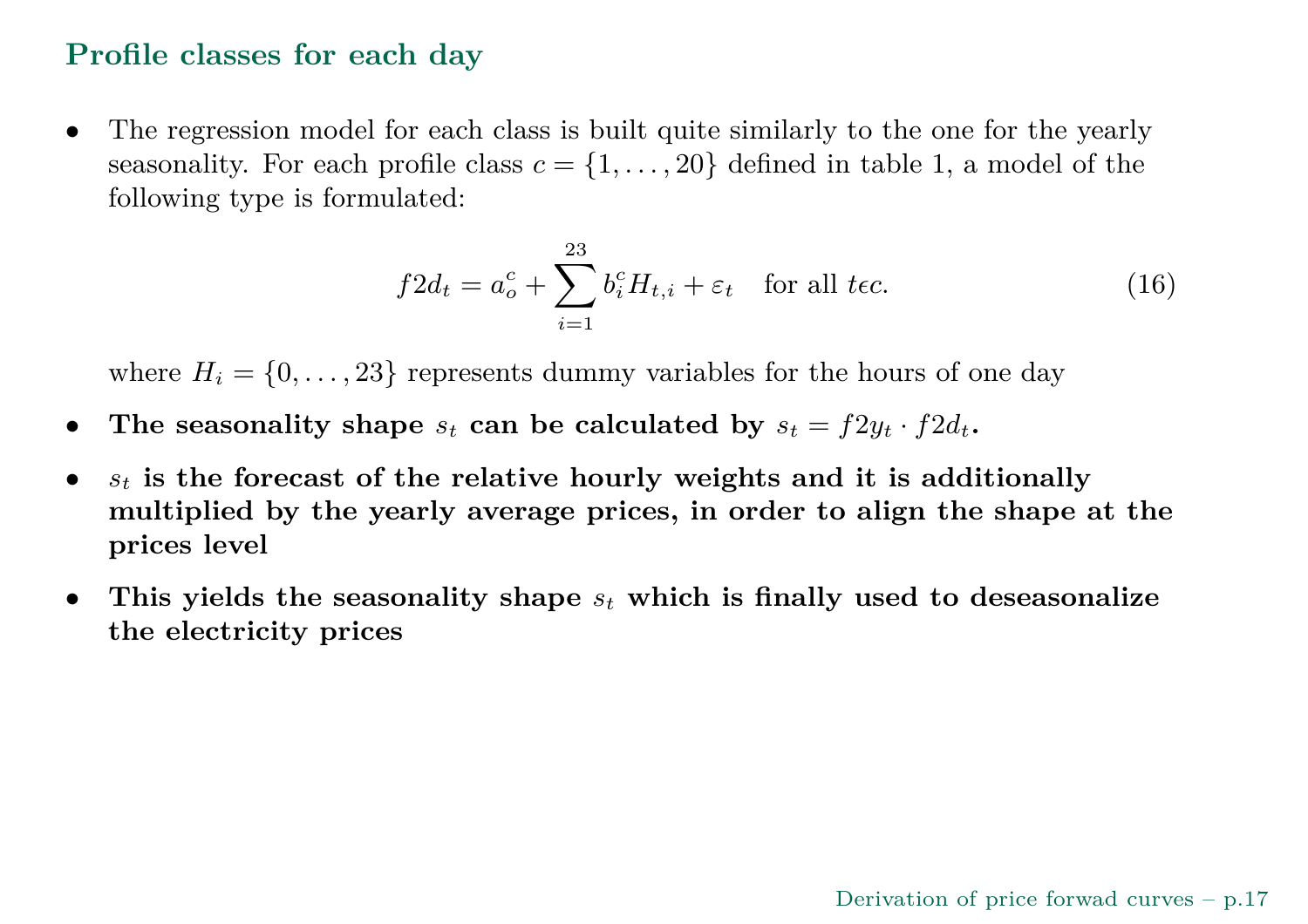#### **Deseasonalization result**

The deseasonalized series is assumed to contain only the stochastic component ofelectricity prices, such as the volatility and randomly occurring jumps and peaks



Derivation of price forwad curves – p.<sup>18</sup>

 $\blacksquare$ *Autocorrelation function before and after deseasonalization*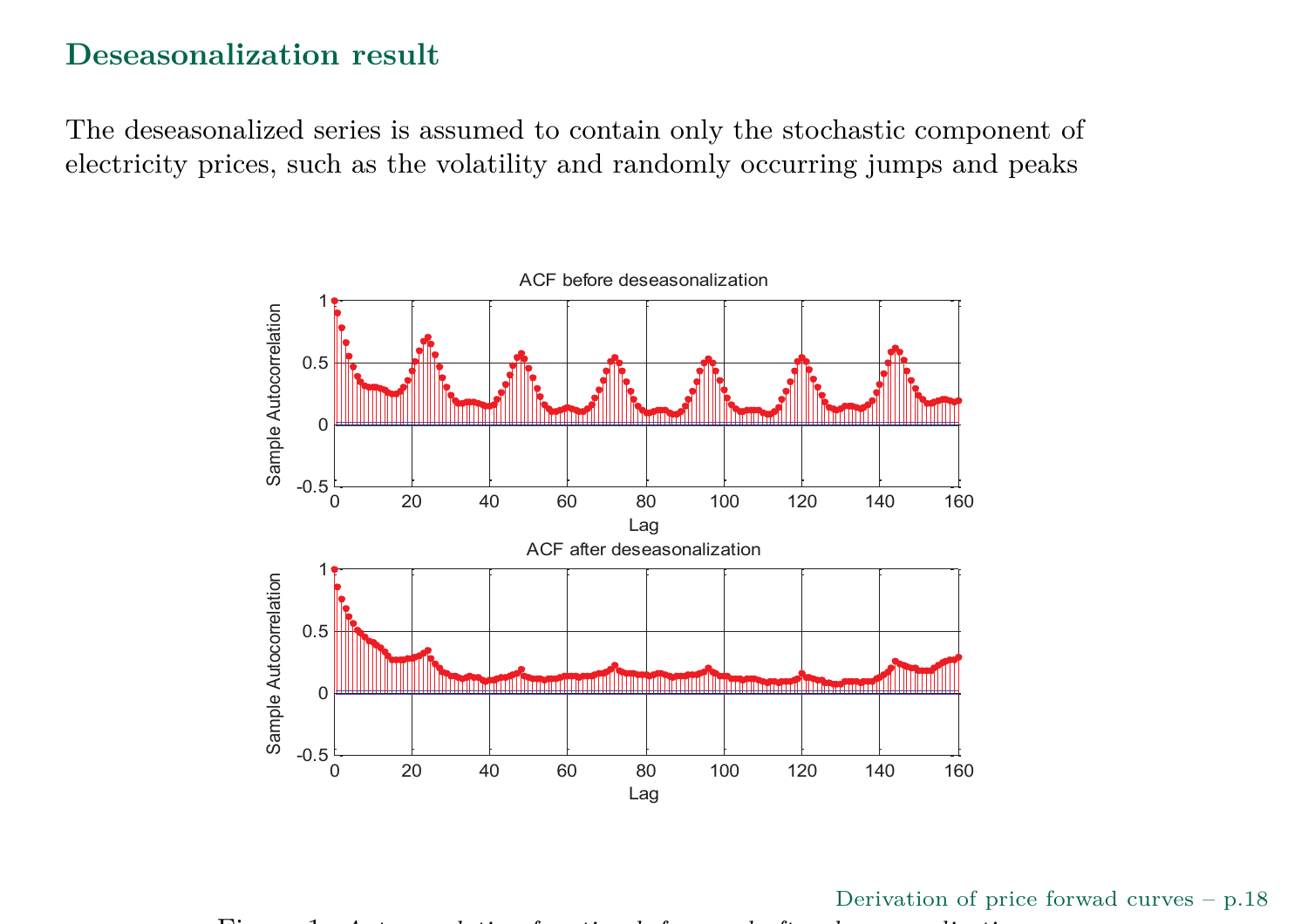# **Derivation of HPFC** *Fleten* & *Lemming (2003)*

- $\bullet$ • Recall that  $F_t(x)$  is the price of the forward contract with maturity *x*, where time is measured in hours, and let  $F_t(T_1, T_2)$  be the settlement price at time *t* of a forward contract with delivery in the interval  $[T_1, T_2]$ .
- $\bullet$  The forward prices of the derived curve should match the observed settlement price of the traded future product for the corresponding delivery period, that is:

$$
\frac{1}{\sum_{\tau=T_1}^{T_2} \exp(-r\tau/a)} \sum_{\tau=T_1}^{T_2} \exp(-r\tau/a) F_t(\tau-t) = F_t(T_1, T_2)
$$
(17)

where *r* is the continuously compounded rate for discounting per annum and *a* is the number of hours per year.

• <sup>A</sup> realistic price forward curve should capture information about the hourlyseasonality pattern of electricity prices

$$
\min\left[\sum_{x=1}^{N} (F_t(x) - s_t(x))^2\right]
$$
\n(18)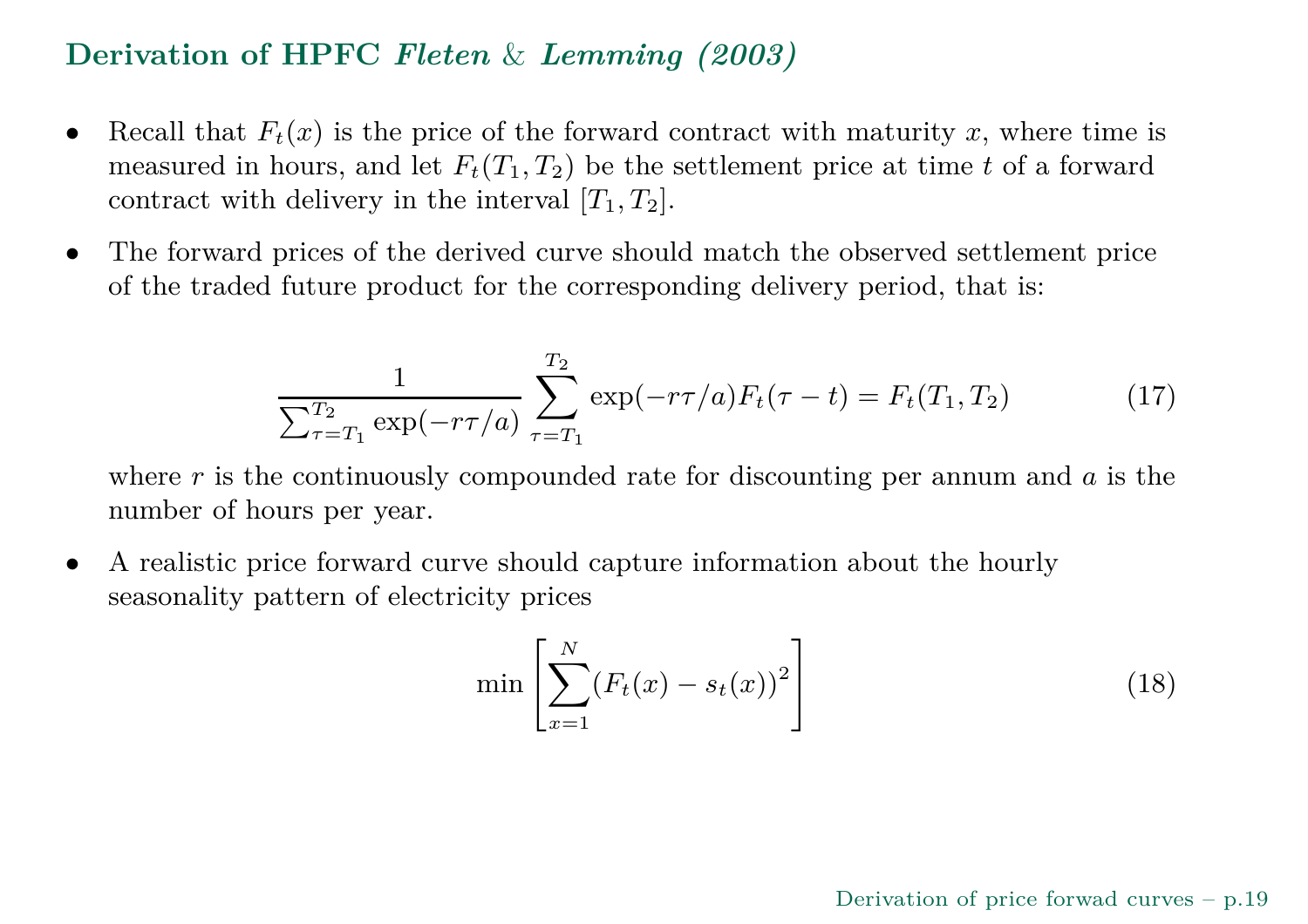# **Input mix for electricity production Germany**

|                               | 2009 | 2010 | 2011 | 2012    | 2013 | 2014 |
|-------------------------------|------|------|------|---------|------|------|
| Coal                          | 42.6 | 41.5 | 42.8 | 44      | 45.2 | 43.2 |
| <b>Nuclear</b>                | 22.6 | 22.2 | 17.6 | 15.8    | 15.4 | 15.8 |
| <b>Natural Gas</b>            | 13.6 | 14.1 | 14   | 12.1    | 10.5 | 9.5  |
| Oil                           | 1.7  | 1.4  | 1.2  | 1.2     |      |      |
| Renewable energies from which | 15.9 | 16.6 | 20.2 | 22.8    | 23.9 | 25.9 |
| Wind                          | 6.5  | 6    | 8    | 8.1     | 8.4  | 8.9  |
| Hydro power                   | 3.2  | 3.3  | 2.9  | 3.5     | 3.2  | 3.3  |
| <b>Biomass</b>                | 4.4  | 4.7  | 5.3  | 6.3     | 6.7  | 7.0  |
| Photovoltaic                  | 1.1  | 1.8  | 3.2  | 4.2     | 4.7  | 5.7  |
| Waste-to-energy               | 0.7  | 0.7  | 0.8  | 0.8     | 0.8  |      |
| $\mathbf{Other}$              | 3.6  | 4.2  | 4.2  | $4.1\,$ | 4    | 4.3  |

Table 2: Electricity production in Germany by source (%), as shown in *Paraschiv, Bunnand Westgaard (2016)*.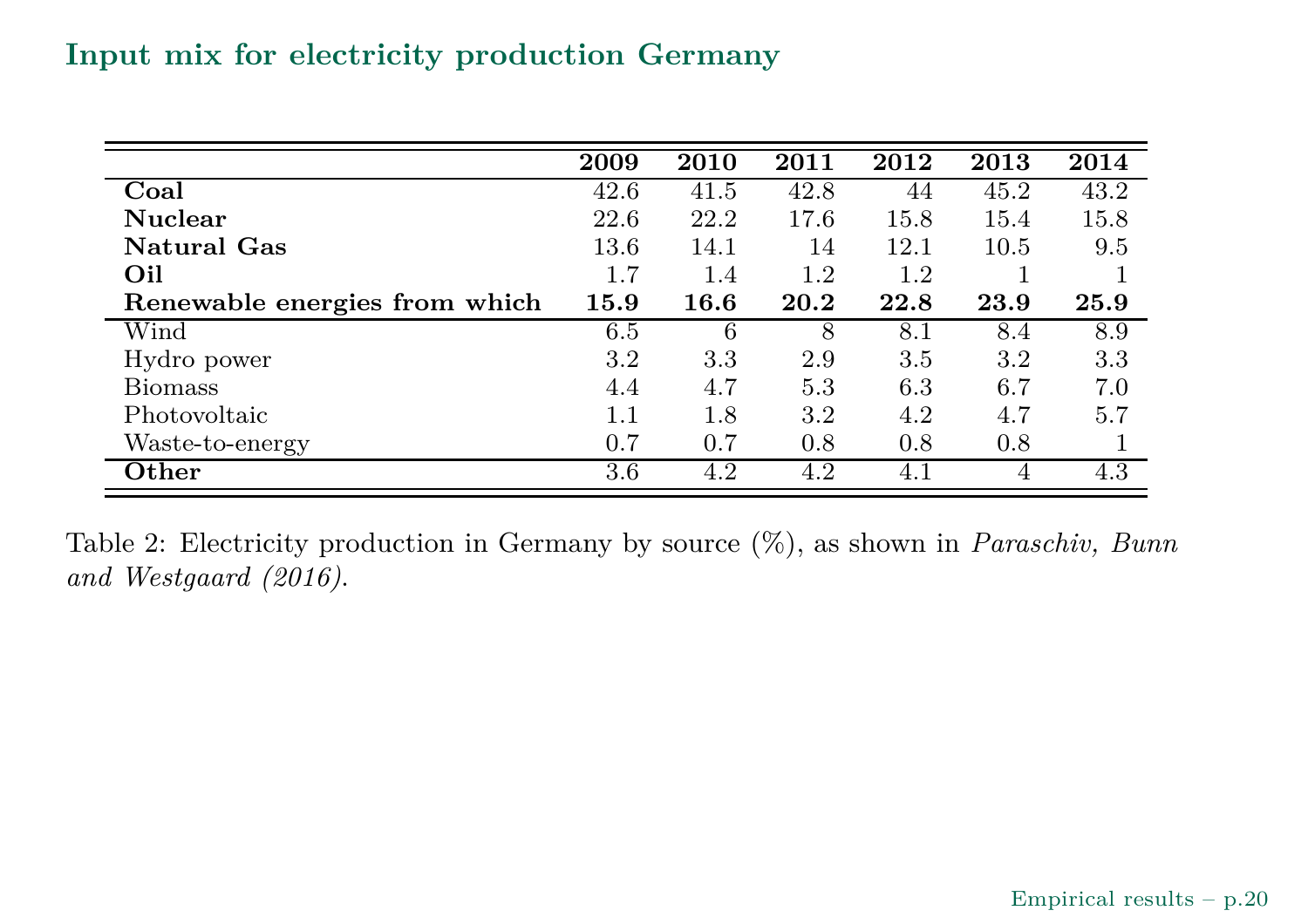# **Data**

- $\bullet$  We employed <sup>a</sup> unique data set of 2'386 daily price forward curves  $F_t(x_1), \ldots, F_t(x_N)$  generated each day between  $01/01/2009$  and  $15/07/2015$  based on the latest information from the observed futures prices for the German electricityPhelix price index.
- $\bullet$ We firstly deaseasonalize the prices:

$$
F_t(x) = f_t(x) + s_t(x),
$$
\n(19)

•Estimate the parameter of the market price of risk  $(\theta)$ , the volatility term structure  $(\sigma(x))$  and analyse the noise  $\tilde{\epsilon}_t(x)$ 

$$
Z_t(x) := f_{t+\Delta t}(x) - f_t(x) - \frac{\Delta t}{\Delta x}(f_t(x+\Delta x) - f_t(x))
$$
\n(20)

which implies

$$
Z_t(x) = \theta(x) f_t(x) \Delta t + \epsilon_t(x), \qquad (21)
$$

$$
\epsilon_t(x) = \sigma(x)\tilde{\epsilon}_t(x) \tag{22}
$$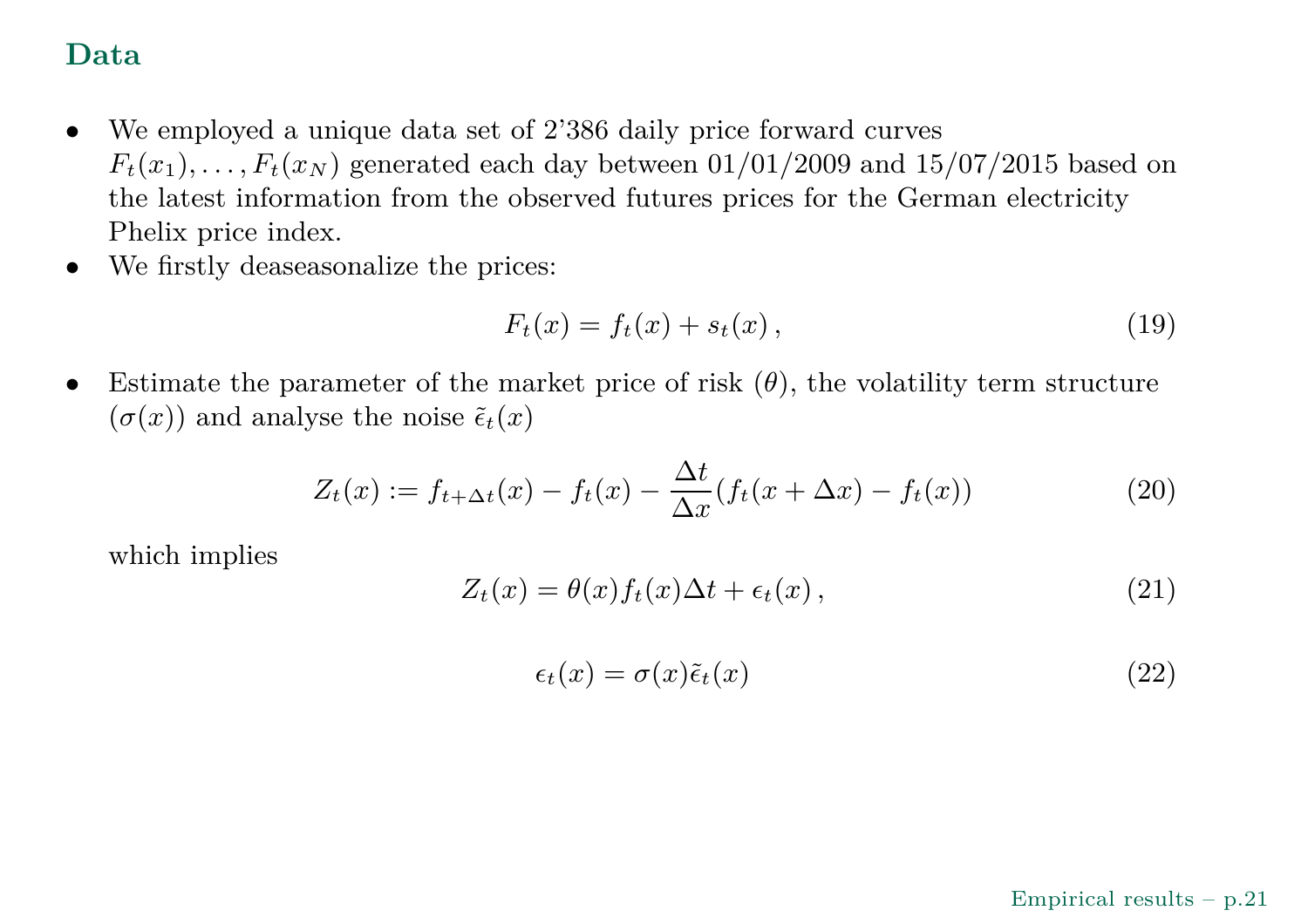#### **Increase in renewables: increase in the PFC's volatility**



 $\text{Figure 2: Stochastic component of PFCs generated at } 01/17/2010 \text{ (left graph) and } 01/17/2011,$ *right graph.*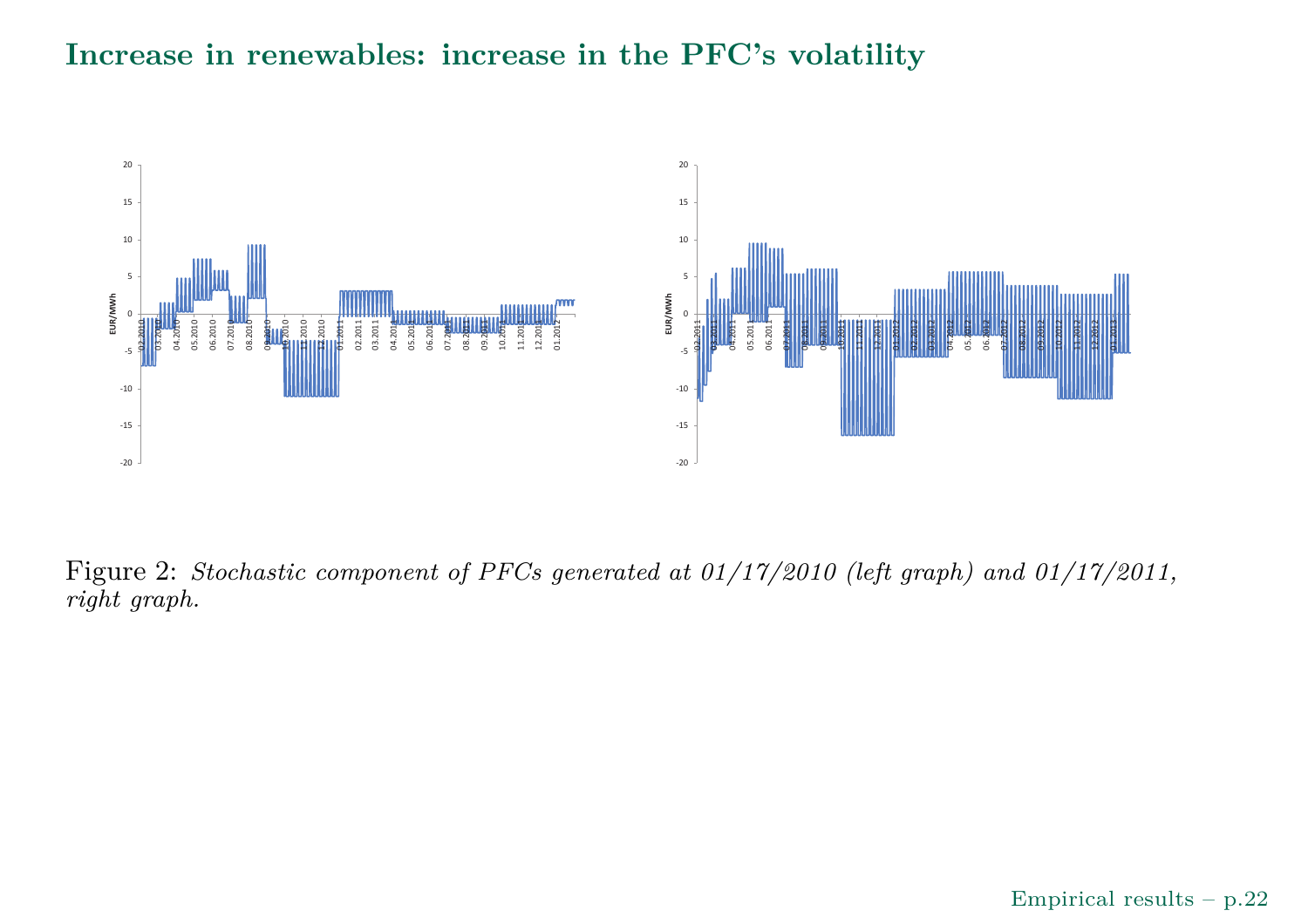#### **Increase in renewables: increase in the PFC's volatility**



 $\text{Figure 3: Stochastic component of PFCs generated at } 01/17/2013 \text{ (left graph) and } 01/17/2014,$ *right graph.*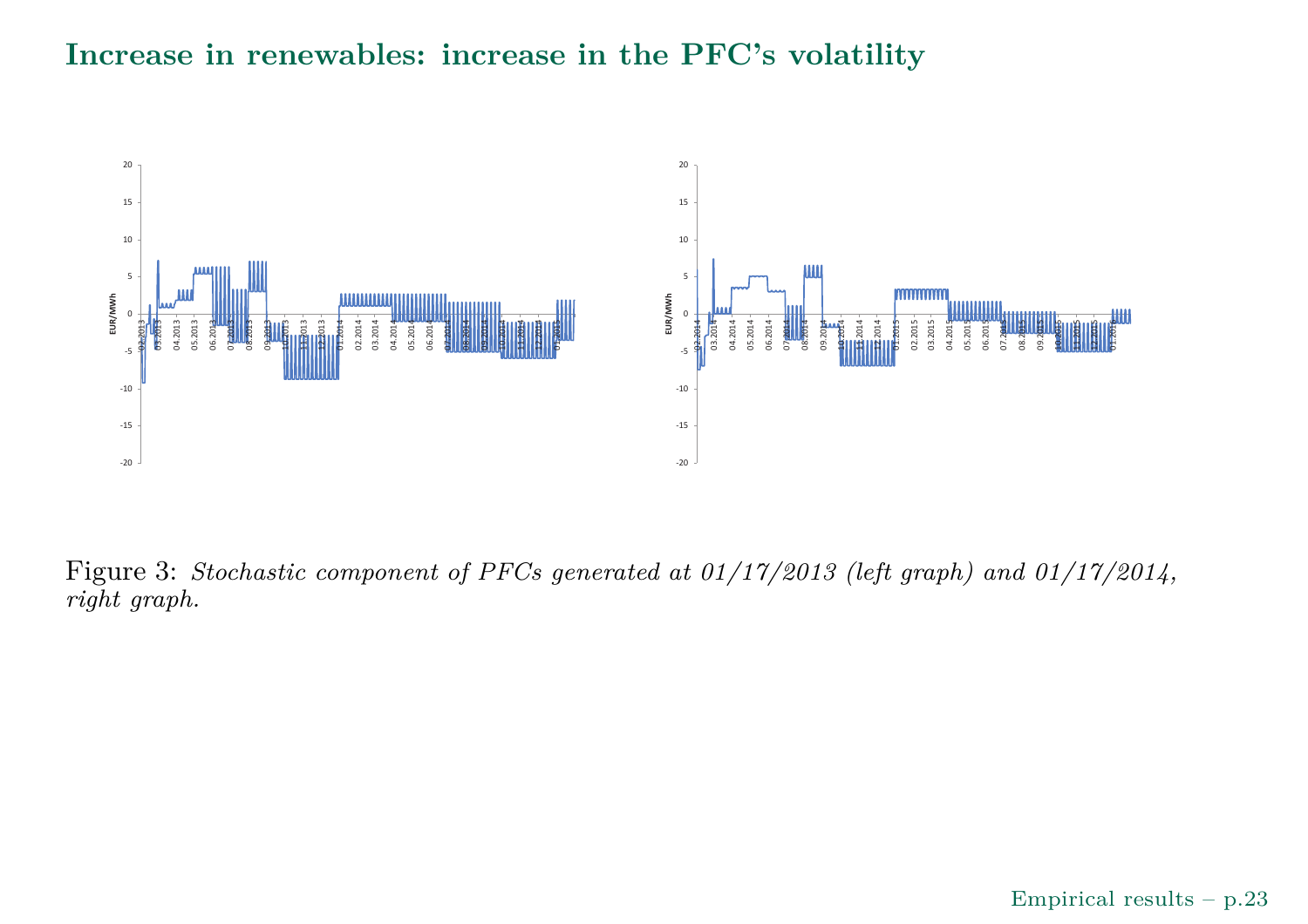# **Risk premia**

- • Short-term: it oscillates around zero and has higher volatility (similar in *Pietz (2009)*, *Paraschiv et al. (2015)*)
- Long-term: is becomes negative and has more constant volatility (*Burger et al.* •*(2007)*): In the long-run power generators accept lower futures prices, as they needto make sure that their investment costs are covered.

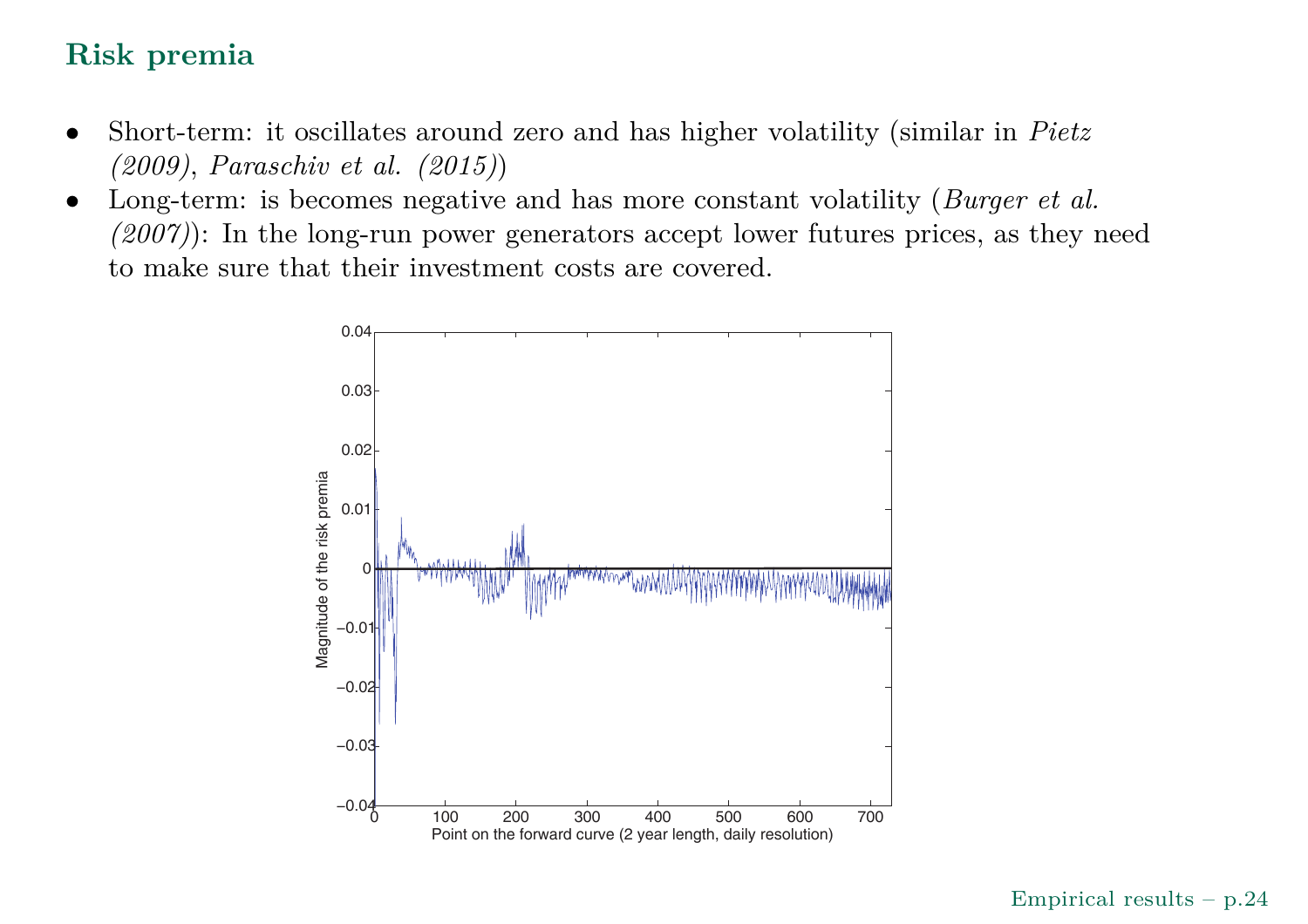## **Term structure volatility**

- •We observe Samuelson effect: overall higher volatility for shorter time to maturity
- Volatility bumps (front month; second/third quarters) explained by increased volume •of trades
- $\bullet~$  Jigsaw pattern: weekend effect; volatility smaller in the weekend versus working days •



Empirical results – p.25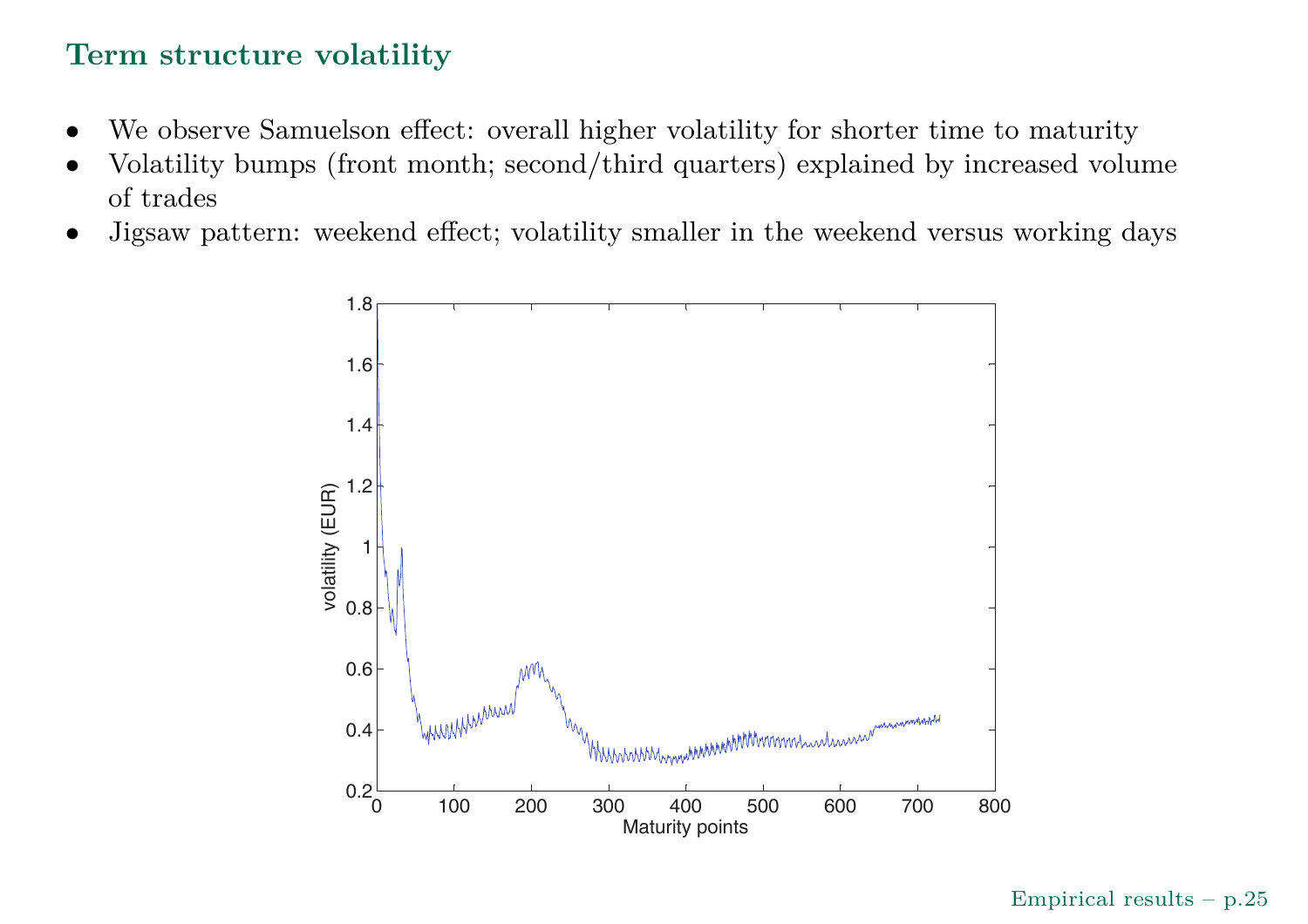## **Explaining volatility bumps**



Figure 5: The sum of traded contracts for the monthly futures, evidence from EPEX, owncalculations (source of data ems.eex.com).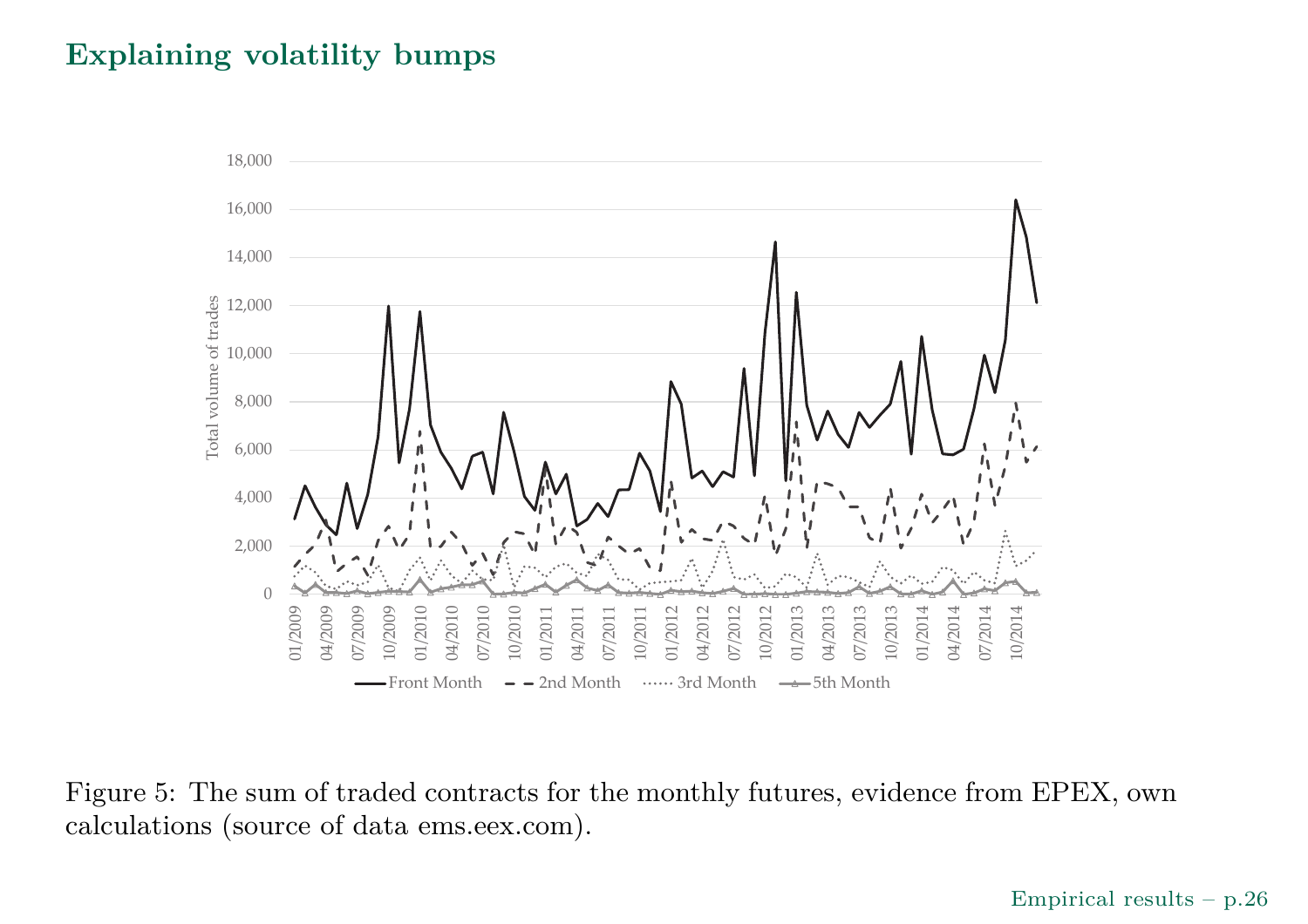#### **Explaining volatility bumps**



Figure 6: The sum of traded contracts for the quarterly futures, evidence from EPEX,own calculations (source of data ems.eex.com).

Empirical results – p.27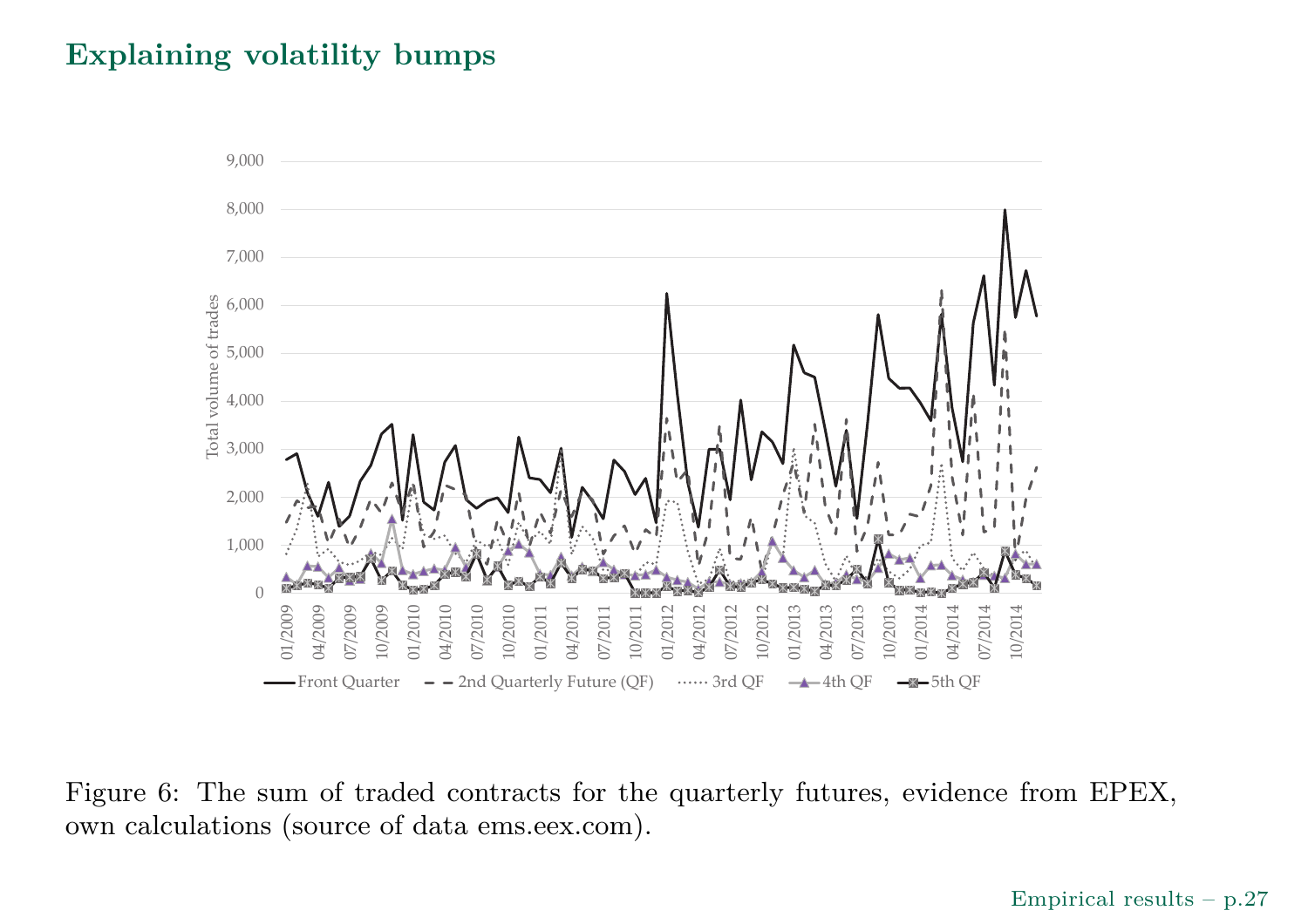#### **Statistical properties of the noise**

 $\bullet$ We examined the statistical properties of the noise time-series  $\tilde{\epsilon}_t(x)$ 

$$
\epsilon_t(x) = \sigma(x)\tilde{\epsilon}_t(x) \tag{23}
$$

• We found: Overall we conclude that the model residuals are **coloured noise**, with**heavy tails** (leptokurtic distribution) and with <sup>a</sup> tendency for **conditional volatility**.

| $\tilde{\epsilon}_t(x_k)$ | Stationarity | Autocorrelation $\tilde{\epsilon}_t(x_k)$ | Autocorrelation $\tilde{\epsilon}_t(x_k)$ | ARCH/GARCH |
|---------------------------|--------------|-------------------------------------------|-------------------------------------------|------------|
|                           |              |                                           |                                           | h2         |
| $_{\rm Q0}$               |              |                                           |                                           |            |
| Q1                        |              |                                           |                                           |            |
| $\mathrm{Q}2$             |              |                                           |                                           |            |
| Q3                        |              |                                           |                                           |            |
| Q4                        |              |                                           |                                           |            |
| Q5                        |              |                                           |                                           |            |
| Q6                        |              |                                           |                                           |            |
| 27                        |              |                                           |                                           |            |

 ${\rm Table~3:~The~time~series~are~selected~by~quarterly~ increments~(90~days)~along~the~maturity~points~on~one~noise}$ curve. Hypotheses tests results, case study 1:  $\Delta x = 1 \, day$ . In column stationarity, if  $h = 0$  we fail to reject the null that series are stationary. For autocorrelation  $h1=0$  indicates that there is not enough evidence to suggest that noise time series are autocorrelated. In the last column  $h2=1$  indicates that there are significant  $\rm{ARCH}$ effects in the noise time-series.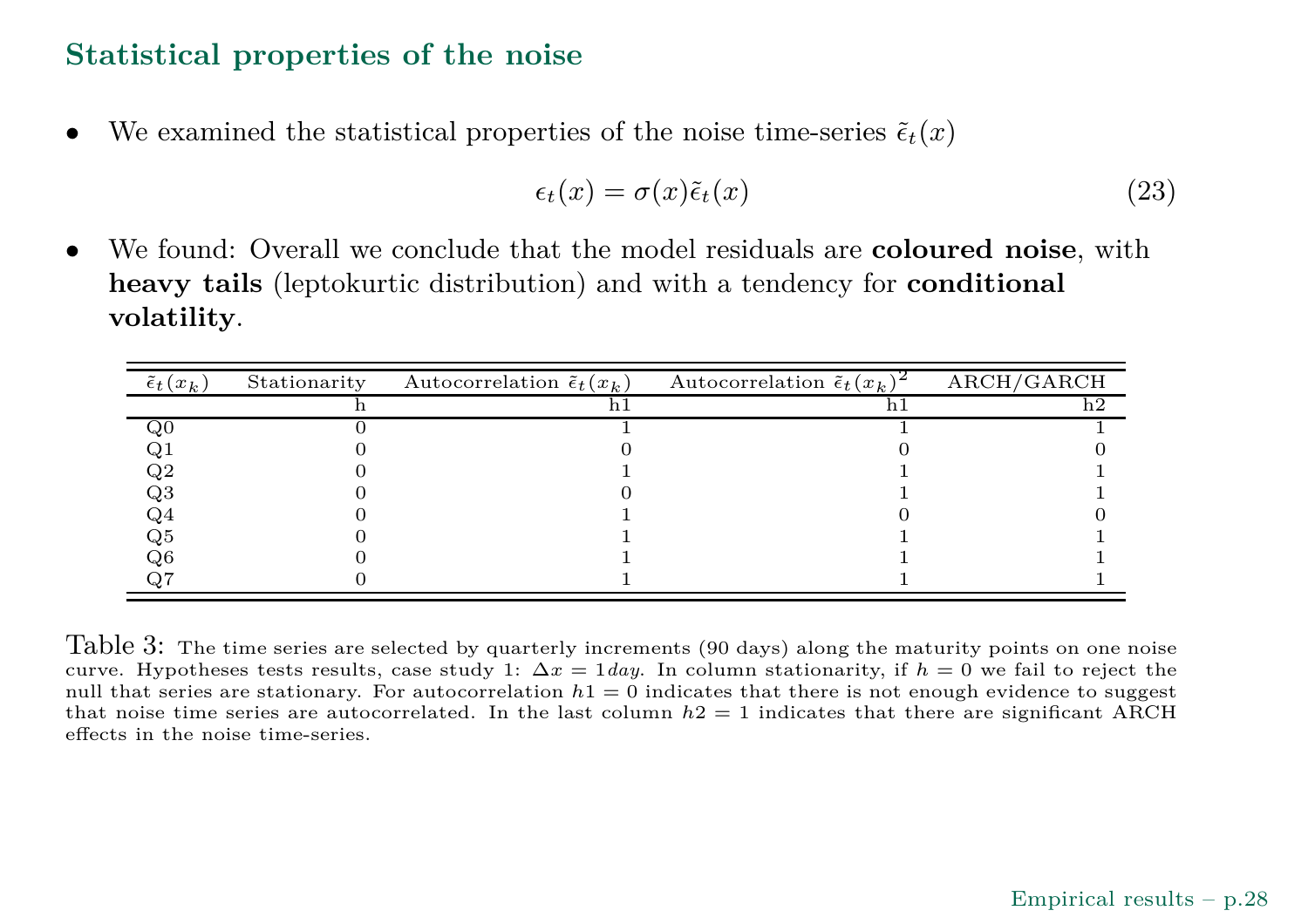#### **Autocorrelation structure of noise time series**



Figure 7: Autocorrelation function in the level of the noise time series  $\tilde{\epsilon}_t(x_k)$ , by taking  $k \in \{1, 90, 180, 270\}$ , case study 1:  $\Delta x = 1$ *day*.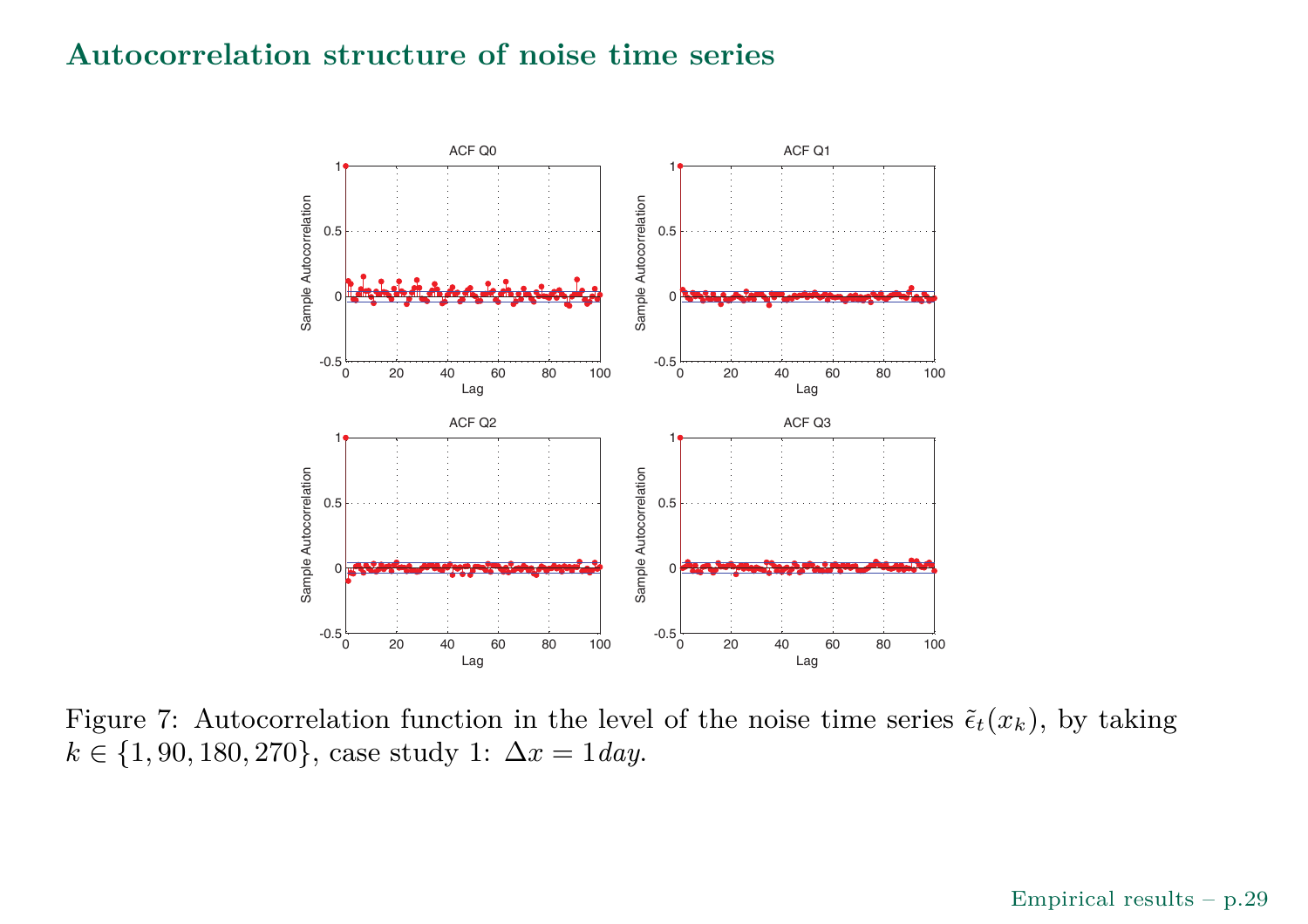#### **Autocorrelation structure of noise time series (squared)**



Figure 8: Autocorrelation function in the squared time series of the noise  $\tilde{\epsilon}_t(x_k)^2$ , by  $\{\text{taking } k \in \{1, 90, 180, 270\}, \text{ case study 1: } \Delta x = 1 \, day.$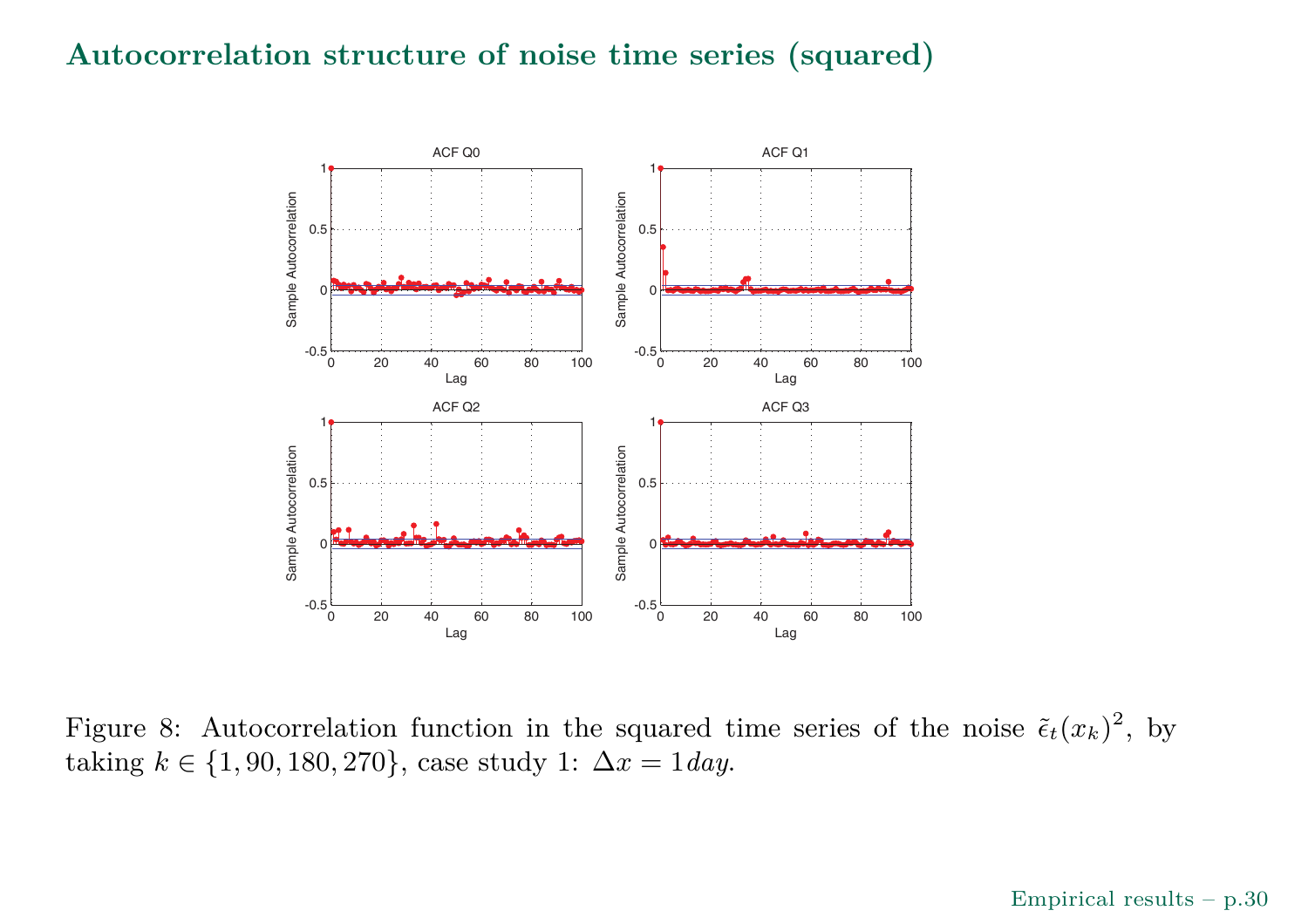# **Leptokurtic distribution**

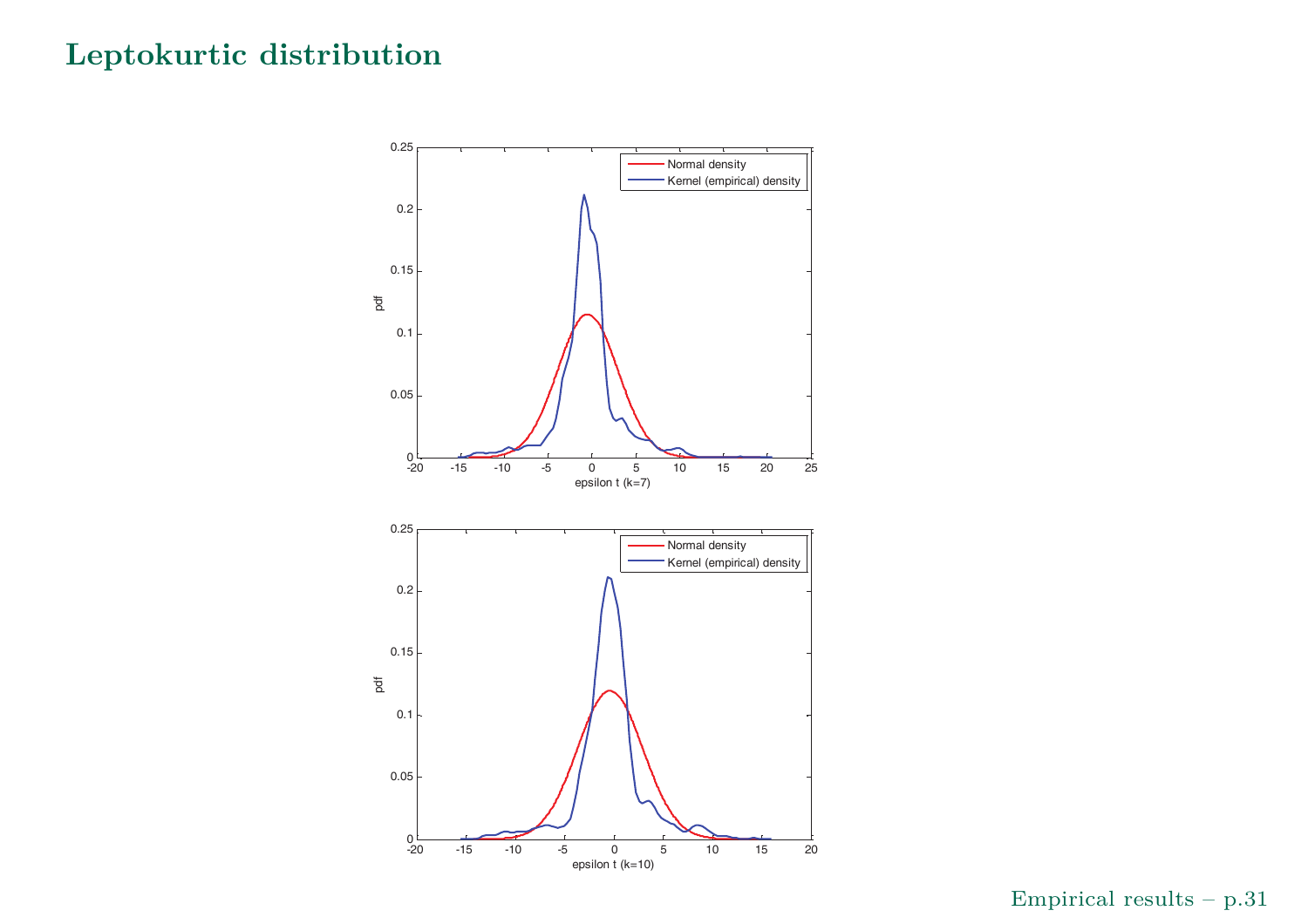# **Normal Inverse Gaussian (NIG) distribution for coloured noise**

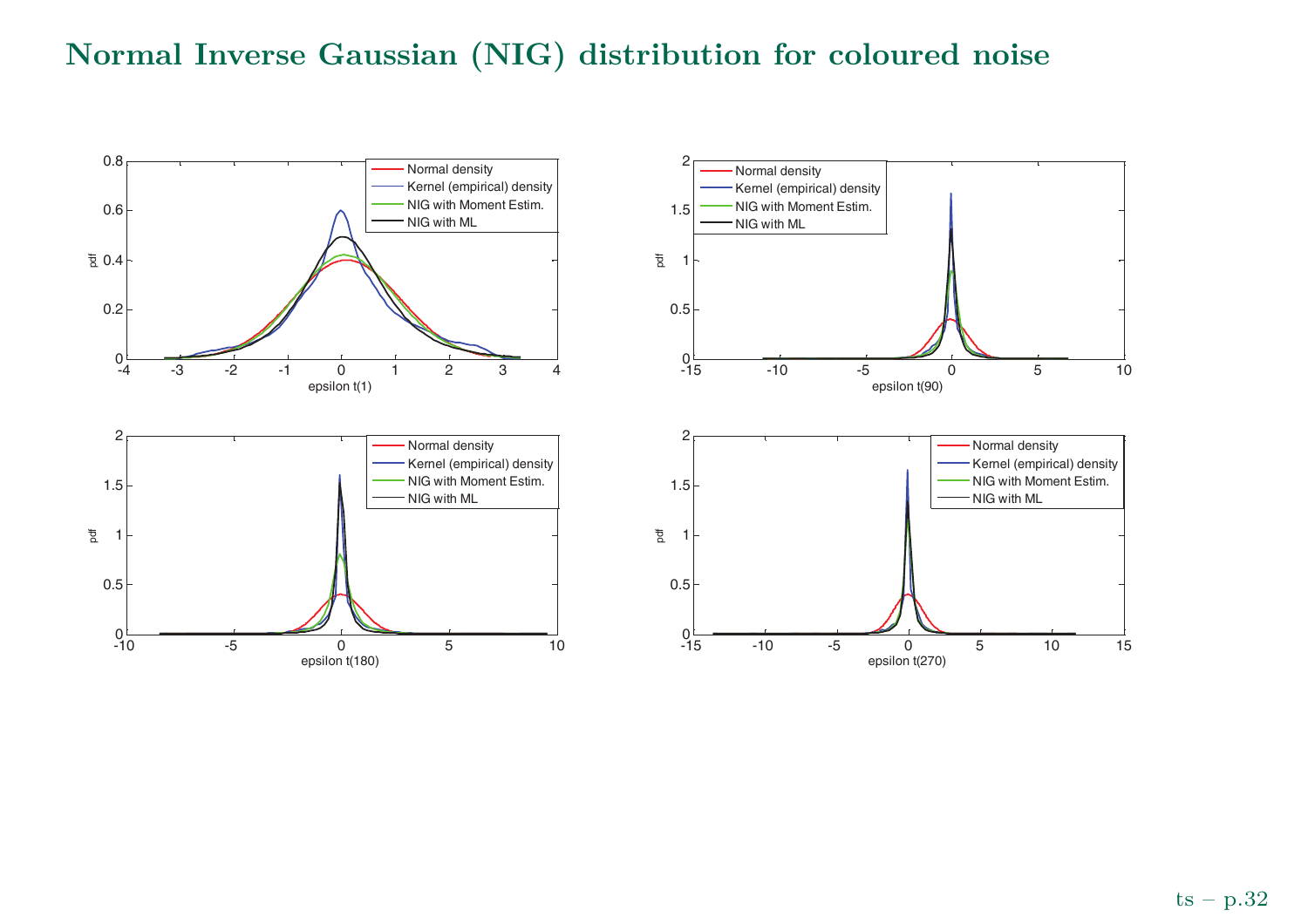## **Spatial dependence structure**





#### $\it Empirical$  results – p.33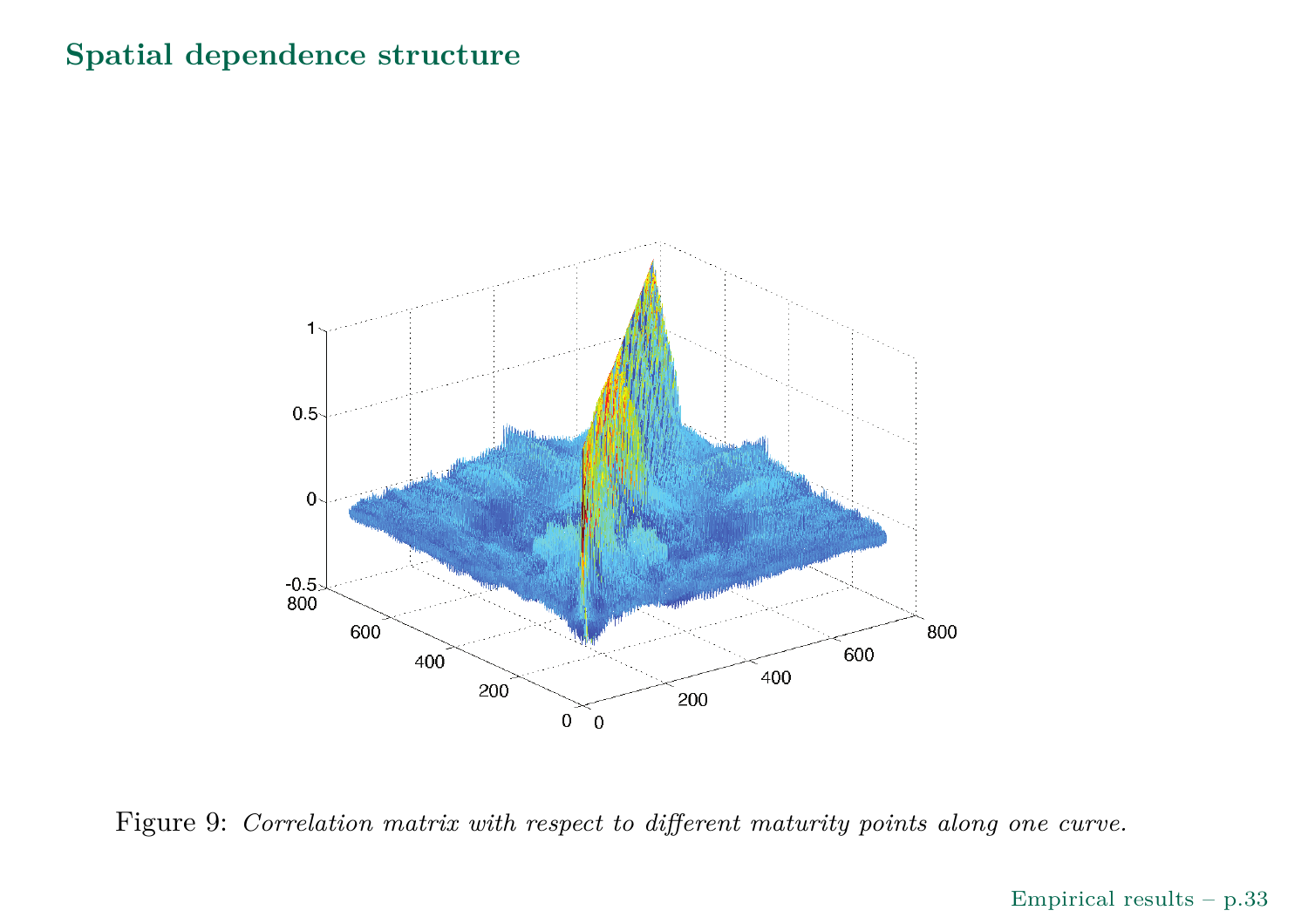#### **Revisiting the model**

- •We have analysed empirically the noise residual  $dW_t(x)$  expressed as  $\epsilon_t(x) = \sigma(x)\widetilde{\epsilon}_t(x)$  in a discrete form
- Recover an infinite dimensional model for  $W_t(x)$  based on our findings •

$$
W_t = \int_0^t \Sigma_s \, dL_s \,, \tag{24}
$$

where  $s \mapsto \Sigma_s$  is an  $L(\mathcal{U}, \mathcal{H})$ -valued predictable process and *L* is a  $\mathcal{U}$ -valued Lévy<br>process with zero mean and finite variance process with zero mean and finite variance.

•As a first case, we can choose  $\Sigma_s \equiv \Psi$  time-independent:

$$
W_{t+\Delta t} - W_t \approx \Psi(L_{t+\Delta t} - L_t)
$$
\n(25)

Choose now  $\mathcal{U} = L^2(\mathbb{R})$ , the space of square integrable functions on the real line equipped with the Lebesgue measure, and assume  $\Psi$  is an integral operator on  $L^2(\mathbb{R})$ 

$$
\mathbb{R}_{+} \ni x \mapsto \Psi(g)(x) = \int_{\mathbb{R}} \widetilde{\sigma}(x, y) g(y) \, dy \tag{26}
$$

•• we can further make the approximation  $\Psi(g)(x) \approx \tilde{\sigma}(x,x)g(x)$ , which gives

$$
W_{t+\Delta t}(x) - W_t(x) \approx \tilde{\sigma}(x, x)(L_{t+\Delta t}(x) - L_t(x)). \tag{27}
$$

#### Fine tuning – p.34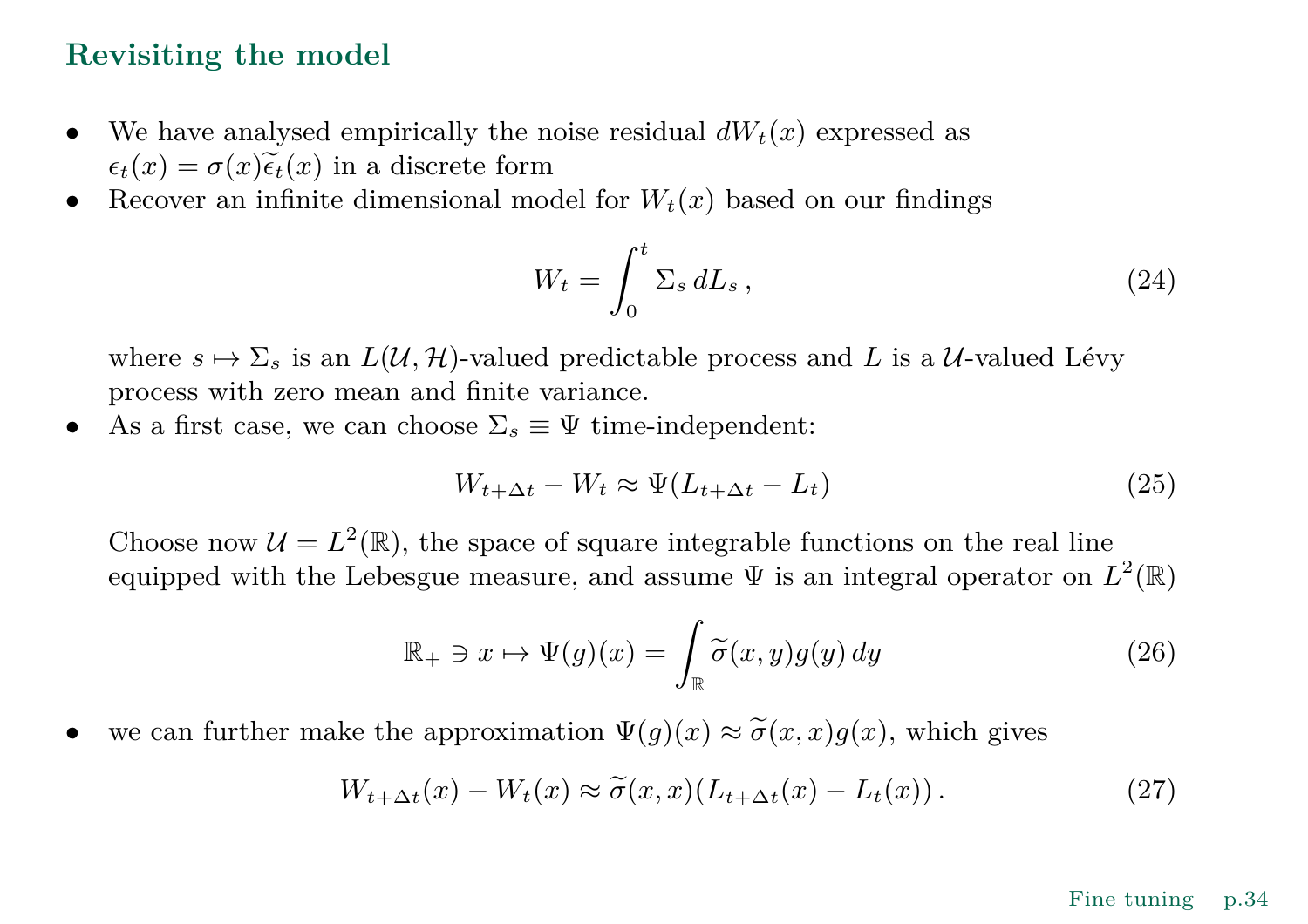# **Revisiting the model (cont)**

- •Recall the spatial correlation structure of  $\tilde{\epsilon}_t(x)$ . This provides the empirical foundation for defining <sup>a</sup> covariance functional Q associated with the Lévy process *<sup>L</sup>*.
- •In general, we know that for any  $g, h \in L^2(\mathbb{R}),$

 $\mathbb{E}[(L_t, q)_2(L_t, h)_2] = (Qq, h)_2$ 

where  $(\cdot, \cdot)_2$  denotes the inner product in  $L^2(\mathbb{R})$ 

$$
\mathcal{Q}g(x) = \int_{\mathbb{R}} q(x, y)g(y) \, dy \,, \tag{28}
$$

•If we assume *g* ∈ *L*<sup>2</sup>(ℝ) to be close to  $\delta_x$ , the Dirac *δ*-function, and likewise,  $h \in L^2(\mathbb{R})$  being close to  $\delta_y$ ,  $(x, y) \in \mathbb{R}^2$ , we find approximately

$$
\mathbb{E}[L_t(x)L_t(y)]=q(x,y)
$$

- • <sup>A</sup> simple choice resembling to some degree the fast decaying property is  $q(|x-y|) = \exp(-\gamma|x-y|)$  for a constant  $\gamma > 0$ .
- •It follows that  $t \mapsto (L_t, g)_2$  is a NIG Lévy process on the real line.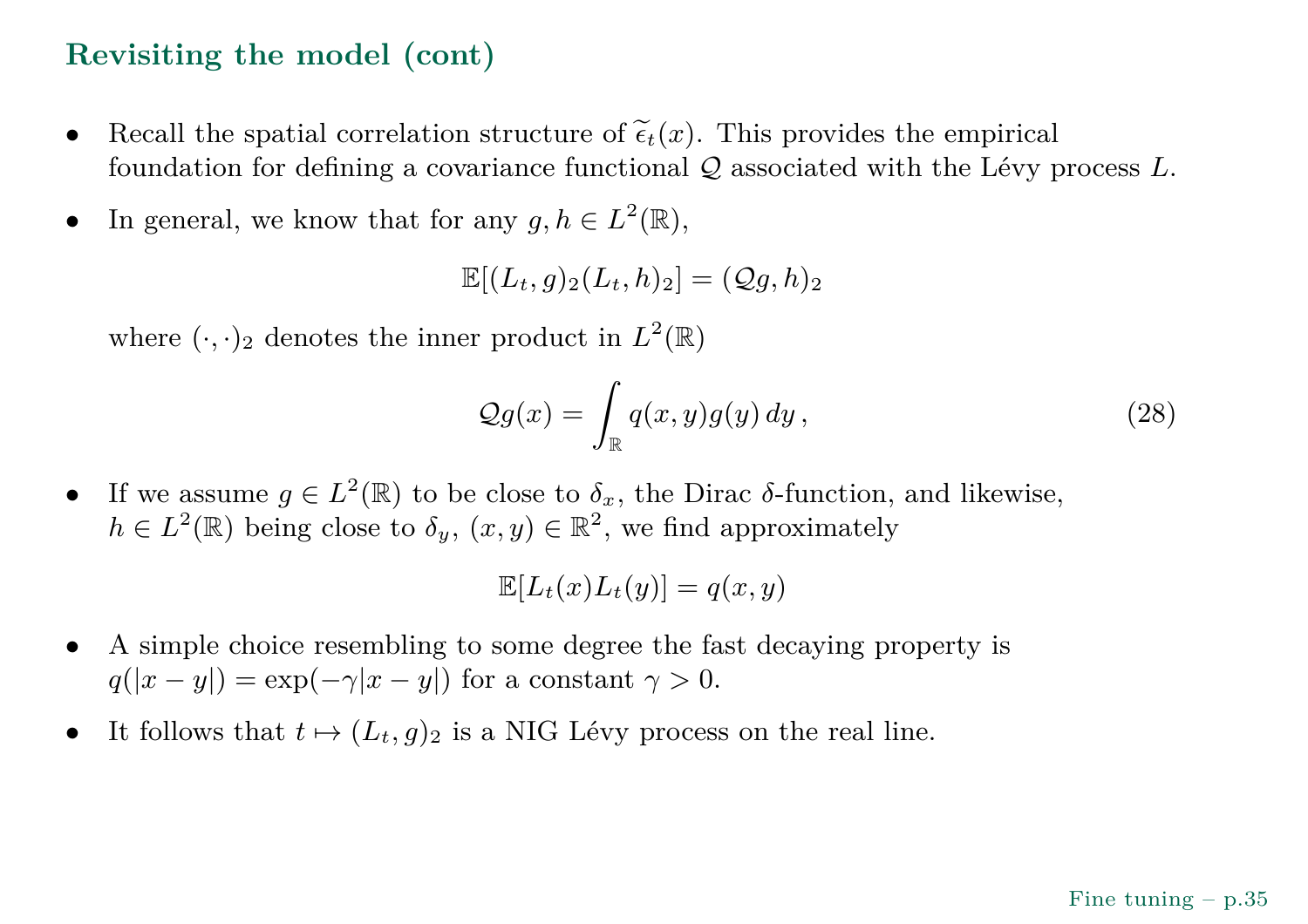# **Conclusion and future work**

- $\bullet$ We developed <sup>a</sup> spatio-temporal dynamical arbitrage free model for electricity forward prices based on the Heath-Jarrow-Morton (HJM) approac<sup>h</sup> under Musielaparametrization
- • We examined <sup>a</sup> unique data set of price forward curves derived each day in the market between 2009–2015
- • We examined the spatio-temporal structure of our data set
	- –**Risk premia:** higher volatility short-term, oscillating around zero; constant volatility on the long-term, turning into negative
	- **Term structure volatility:** Samuelson effect, volatility bumps explained by–increased volume of trades
	- **Coloured (leptokurtic) noise** with evidence of conditional volatility –
	- $\equiv$  **Spatial correlations structure:** decaying fast for short-term maturities; constant (white noise) afterwards with <sup>a</sup> bump around <sup>1</sup> year
- • After explaining the Samuelson effect in the volatility term structure, the residuals are modeled by an infinite dimensional NIG Lévy process, which allows for <sup>a</sup> naturalformulation of <sup>a</sup> covariance functional.